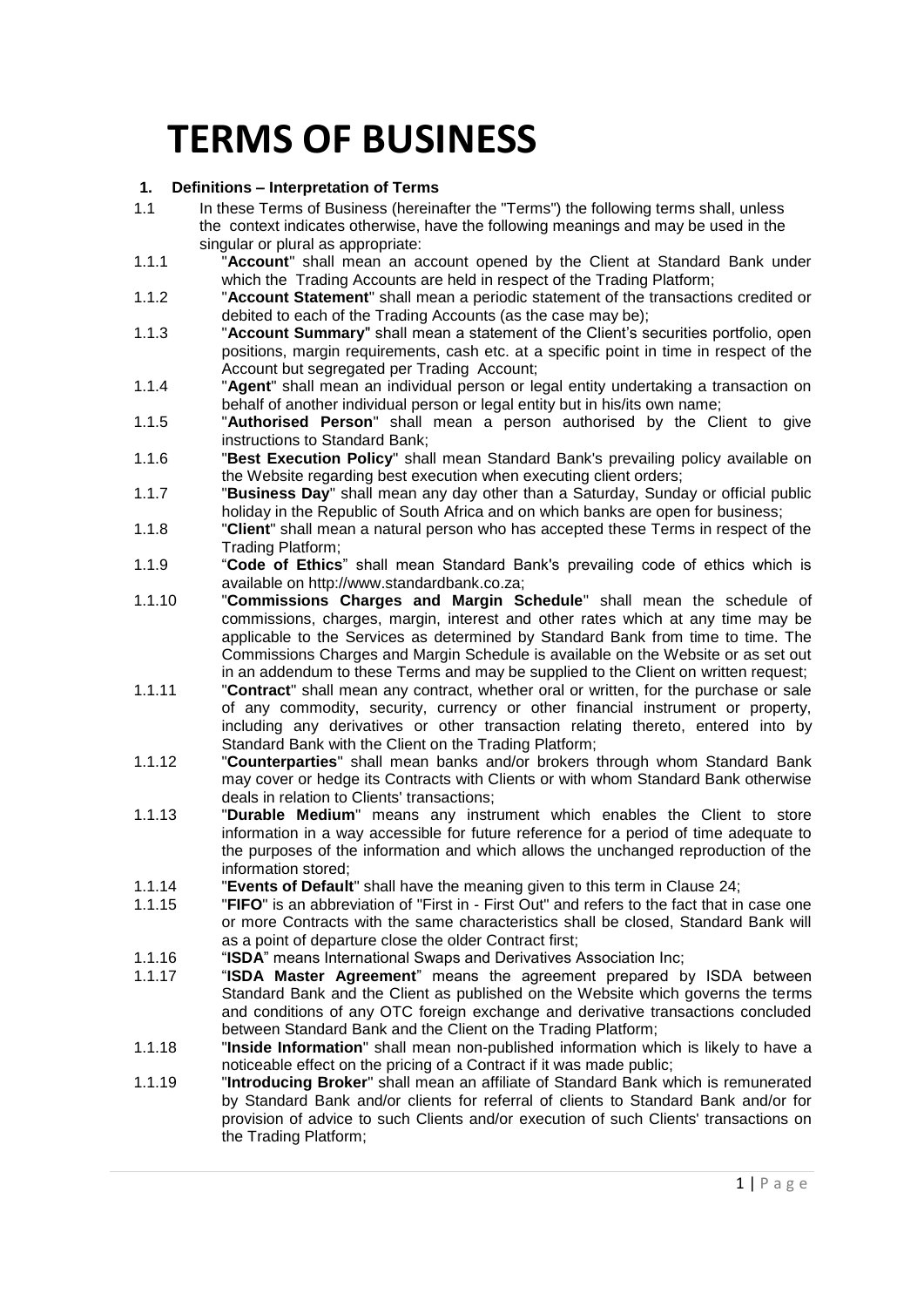- 1.1.20 "**Main Trading Account**" means the initial Trading Account as chosen by the Client as the base currency;
- 1.1.21 "**Margin Trade**" shall mean a Contract opened and maintained based on a margin deposit as opposed to a Contract based on a purchase price;
- 1.1.22 "**Market Maker**" shall mean a professional participant in the financial markets who continuously offers purchase and sale prices for a financial instrument in order to buy and sell respectively in the event of interested Clients;
- 1.1.23 "**Market Rules**" shall mean the rules, regulations, customs and practices from time to time of any exchange, clearing house or other organisation or market involved in, or otherwise relevant to, the conclusion, execution, terms or settlement of a transaction or Contract and any exercise by any such exchange, clearing house or other organisation or market of any power or authority conferred on it;
- 1.1.24 "**Net Free Equity**" is a basis of calculation of interest which is calculated in accordance with the definition specified in Standard Bank's Commissions Charges and Margin Schedule;
- 1.1.25 "**Onboarding Documentation**" shall mean any and all documentation which Standard Bank requires the Client to complete and/or submit (as the case may be) prior to being allowed access to any of the Services;
- 1.1.26 "**Online Terms**" shall mean the terms of access as published on the Website from time to time;
- 1.1.27 "**OTC**" shall mean any Contract concerning a commodity, security, currency or other financial instrument or property, which is not traded on a regulated stock or commodity exchange but "over the counter" by Standard Bank;
- 1.1.28 "**Other Agreement**" shall mean any agreement between the Parties (other than these Terms) governing the transactions executed on the Trading Platform including, without limitation the ISDA Master Agreement, Online Terms and the business or trading terms and conditions as published on the Website;
- 1.1.29 "**Parties**" shall mean the parties to these Terms, being Standard Bank and the Client and "**Party**" shall mean either one of them;
- 1.1.30 "**Principal**" shall mean the individual person or the legal entity which is a party to a transaction;
- 1.1.31 "**Standard Bank Group**" shall mean all entities, including the holding company, headquarter, branches, subsidiaries, representative offices and any other entities, as stated at Standard Bank's website www.standardbank.com;
- 1.1.32 "**Standard Bank**" shall mean The Standard Bank of South Africa Limited a public company registered and incorporated in accordance with the laws of the Republic of South Africa with registration number 1962/000738/06 and with its principal place of business being 1<sup>st</sup> Floor, East Wing, 30 Baker Street, Rosebank, 2196, Republic of South Africa;
- 1.1.33 "**Security**" shall mean any securities or other assets deposited with Standard Bank by the Client;
- 1.1.34 "**Services**" shall mean the services to be provided by Standard Bank subject to the Terms;
- 1.1.35 "**Settlement/Trade Confirmation**" shall mean a notification, which includes without limitation a pop-up image, from Standard Bank to the Client confirming the Client's entry into a Contract;
- 1.1.36 "**Terms**" shall mean these General Business Terms governing the relationship between the Client and Standard Bank in respect of the Trading Platform;
- 1.1.37 "**Trading Account**" shall mean each United States Dollar, Euro and/or Great British Pound Sterling denominated account opened in the name of the Client under the Account;
- 1.1.38 "**Trading Platform**" shall mean any online trading platform made available by Standard Bank under the Terms; and
- 1.1.39 "**Website**" means<https://webtrader.standardbank.com/ost/> .
- 1.2 If there is any conflict between the Terms and relevant Market Rules, the Market Rules shall prevail.
- 1.3 In the Terms any reference to an individual person shall include bodies corporate, unincorporated associations, partnerships and individuals.
- 1.4 In the Terms a reference to any one gender shall include the other and neuter.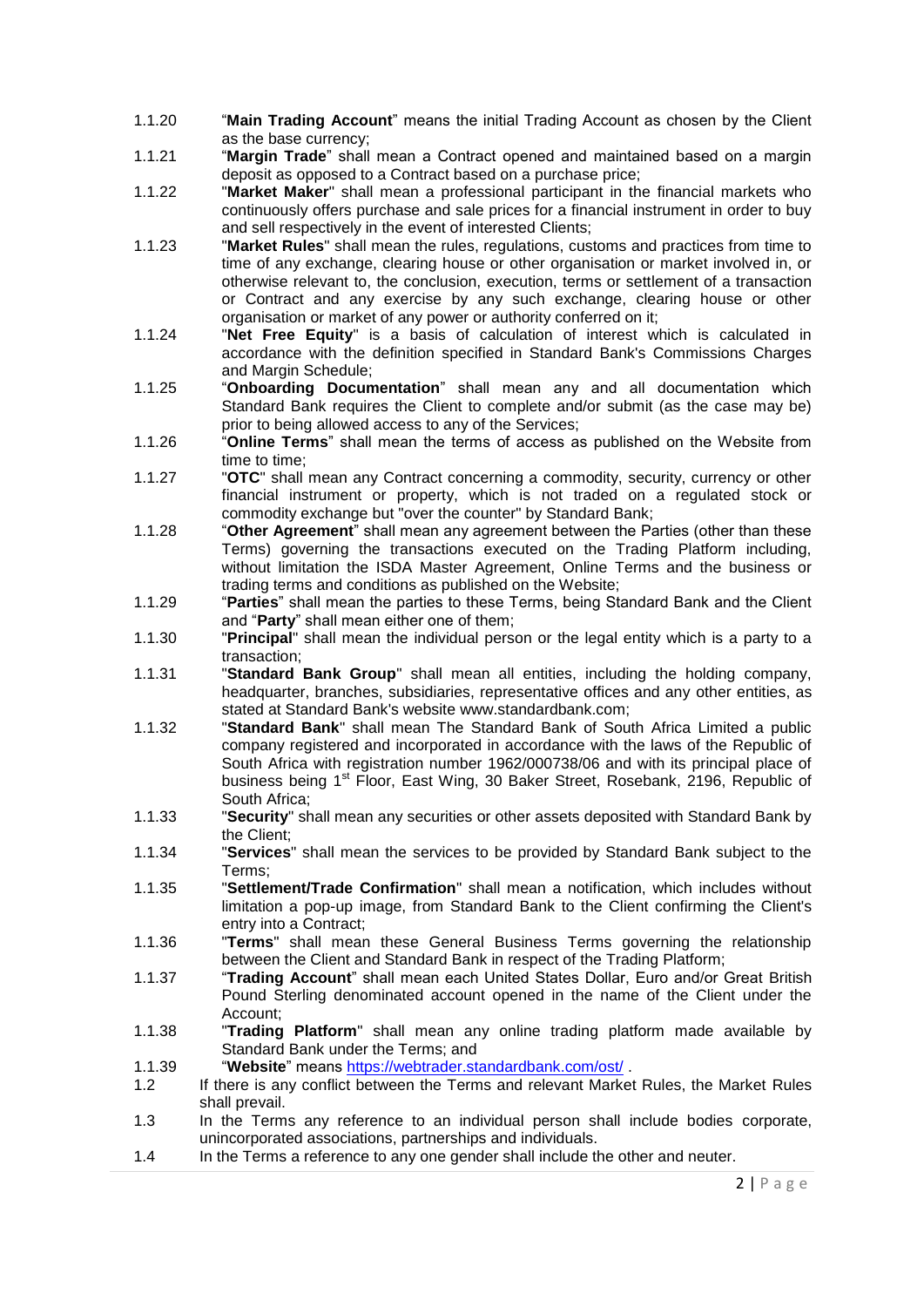- 1.5 Headings and notes in the Terms are for reference only and shall not affect the contents and interpretation of the Terms.
- 1.6 The rule of construction that, in the event of ambiguity, these Terms shall be interpreted against the party responsible for the drafting thereof, shall not apply in the interpretation of these Terms.
- 1.7 In the Terms references to any law, statute or regulation or enactment shall include references to any statutory modification or re-enactment thereof or to any regulation or order made under such law, statute or enactment (or under such a modification or reenactment).
- 1.8 These Terms supplement any Other Agreement. In the event of any conflict between these Terms and the terms of any Other Agreement, the Other Agreement shall prevail.

# **2. Risk acknowledgement**

- 2.1 The Client acknowledges, recognises and understands that trading in leveraged as well as non-leveraged Contracts is:
- 2.1.1 highly speculative;
- 2.1.2 may involve an extreme degree of risk; and
- 2.1.3 appropriate only for persons who, if they trade on margin, can assume risk of loss in excess of their margin deposit.
- 2.2 The Client acknowledges, recognizes and understands that:
- 2.2.1 because of the low margin normally required in Margin Trades, price changes in the underlying asset may result in significant losses, which losses may substantially exceed the Client's investment and margin deposit;
- 2.2.2 when the Client directs Standard Bank to enter into any Contract, any profit or loss arising as a result of a fluctuation in the value of the asset or the underlying asset will be entirely for the Client's account and risk;
- 2.2.3 the Client warrants that the Client is willing and able, financially and otherwise, to assume the risk of trading in speculative investments;
- 2.2.4 the Client agrees not to hold Standard Bank responsible for losses incurred as a consequence of Standard Bank carrying out the Client's instructions and/or following its recommendations or suggestions or those of its employees, associates or representatives, unless Standard Bank has exercised gross negligence in connection herewith;
- 2.2.5 the Client is aware of the fact that unless it is otherwise specifically agreed, Standard Bank shall not conduct any continuous monitoring of the transactions already entered into by the Client neither electronically nor manually. Hence, Standard Bank cannot be held responsible for the transactions developing differently from what the Client might have presupposed and/or to the disadvantage of the Client;
- 2.2.6 the Client accepts that guarantees of profit or freedom from loss are impossible in trading; and
- 2.2.7 the Client accepts that the Client has received no such guarantees or similar representations from Standard Bank, in respect of transacting on the Trading Platform.
- 2.3 The Client specifically warrants that it will undertake to utilize the Services only in accordance with the laws and regulations binding upon it.

## **3. Scope**

- 3.1 Subject to these Terms, Standard Bank hereby provides the Client with a non-exclusive, limited, personal, non-assignable and non-transferable license to use the Trading Platform for the duration of these Terms.
- 3.2 Standard Bank shall subject to the provisions of these Terms open an Account for the Client pursuant to the application by the Client for the opening of the Main Trading Account, once the Onboarding Documentation and any additional documentation required by Standard Bank has been provided by the Client to Standard Bank. The Client acknowledges and agrees that Standard Bank may following update or amend the requirements to open further Trading Accounts under the same Account from time to time and that following such amendment the Client agrees to provide Standard Bank with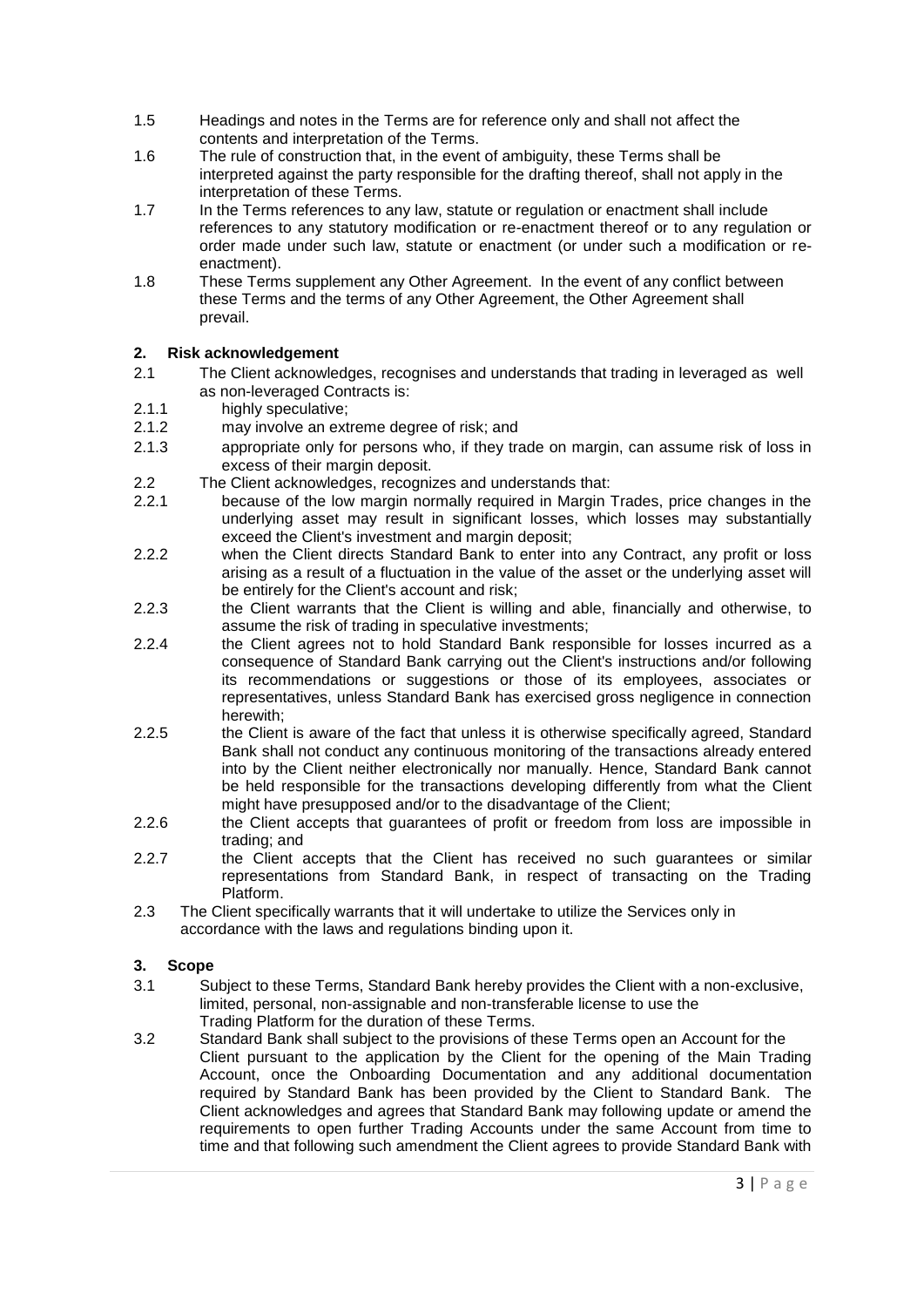any further documentation that is required. It is recorded that the Client shall, upon the opening of the Account, be provided with a username and password. Any additional Trading Accounts opened subsequently thereto shall be under the auspices of the same user name and password and be subject to the Terms.

# **4. Authority and acknowledgements**

- 4.1 The Client acknowledges and agrees that:
- 4.1.1 to the extent possible, the Client's funds will be segregated from the funds held by Standard Bank for its own purposes. Standard Bank will not use the Client's funds for any purpose other than in terms of instructions from the Client and in accordance with these Terms. In the event of Standard Bank's bankruptcy the Client will have an unsecured claim against the bankrupt estate as an ordinary creditor whereas the Client for securities will have a secured claim provided that the Client's securities are duly separated from other Client's and Standard Bank's own securities;
- 4.1.2 Standard Bank's account with its bankers (as specified on the Website) is not a segregated account and in the event of the bankruptcy of its banker's, Standard Bank will have an unsecured claim against the bankrupt estate as an ordinary creditor. The Client indemnifies and hold Standard Bank harmless from any claim arising from the bankruptcy of Standard Bank's bankers;
- 4.1.3 notwithstanding the acceptance of the Terms by the Client, Standard Bank shall be entitled to reject any application to open any Account or any instruction in its sole discretion and shall not be obliged to furnish reasons for such refusal or denial;
- 4.1.4 subject to verification by Standard Bank and Clause [11.12](#page-12-0) below, Standard Bank will only conclude a transaction if and when it has sufficient funds available in the Account. The Client understands and accepts that it is responsible to ensure that sufficient cumulative funds are available in the Account and indemnifies Standard Bank and holds Standard Bank harmless for any losses that it may suffer as a result of a transaction not being executed due to insufficient funds being available, in the Account at the time of receipt by Standard Bank of the instruction;
- 4.1.5 Standard Bank shall debit any of the Trading Accounts, acting in its sole discretion, with any amount which becomes payable by the Client, whether in respect of a transaction or otherwise; and
- 4.1.6 it will cooperate fully with Standard Bank, its regulators and/or the police in the event of any fraudulent or other activities on the Account and that in the event that the Client fails to do so that Standard Bank may limit or restrict access to the Account.
- 4.2 The Client authorizes and consents to Standard Bank conducting reference checks (specifically, but not exclusively, credit checks).
- 4.3 The Client hereby gives Standard Bank permission to request its personal information and documentation as required in terms of the Financial Intelligence Centre Act, 2001, from any of Standard Bank's affiliates and gives any of Standard Bank's affiliates permission to pass such information to Standard Bank. The Client acknowledges and accepts that such sharing of information may include its personal data being utilised for 'know your client' purposes and/or may be stored on the various systems employed by Standard Bank.
- 4.4 Anti-Money laundering legislation in terms of the applicable laws including but not Limited to the Prevention of Organised Crime Act, 1998 as amended or replaced, Financial Intelligence Centre Act, 2001, as amended or replaced (collectively referred to as "**MLL**") obliges Standard Bank to report to the relevant authorities any suspicious transactions. The Client hereby confirms that such legislation and the implication thereof in relation to these Terms has been brought to its attention. The Client therefore consents to Standard Bank providing any information to the authorities in terms of the MLL. Standard Bank shall not be liable to the Client or any third party in respect of any action or claim for damages arising from provision of information in terms of the MLL. The Client indemnifies Standard Bank against any claim or liability arising from providing information as contemplated herein. The Client hereby confirms that it will not transfer or deposit funds to the credit of Standard Bank until the obligations in terms of MLL and/or the applicable laws have been complied with. The Client further consents to Standard Bank monitoring the Account and/or any of the Trading Accounts and trading activity for potential incidents of market abuse and financial fraud as contemplated in the applicable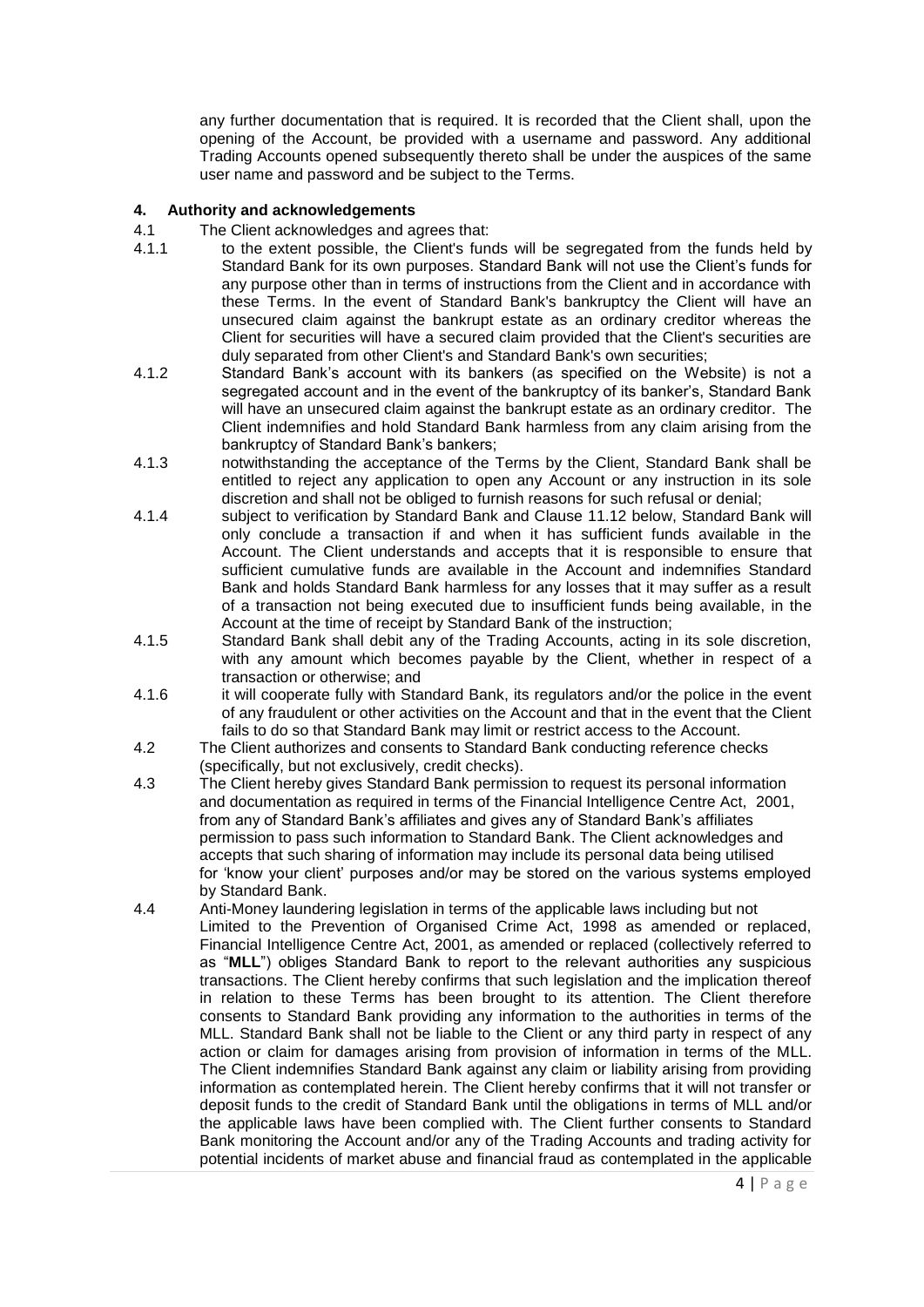laws. It further consents to Standard Bank sharing information relating to any of the Trading Accounts and/or the Account and activity therein with any of Standard Bank's affiliates or any relevant authority for the purpose of monitoring for market abuse, financial fraud and money laundering.

#### **5. Services**

- 5.1 Subject to the Client fulfilling its obligations under the Terms, Standard Bank may enter into transactions with the Client in the following investments and instruments:
- 5.1.1 Securities, stock or other indices, currencies and base and precious metals;
- 5.1.2 Spot precious metals, currencies;
- 5.1.3 Securities, including shares, bonds, and other debt instruments, including government and public issues; and
- 5.1.4 such other investments as Standard Bank may from time to time make available on the Trading Platform.
- 5.2 The Services provided by Standard Bank may involve:
- 5.2.1 margined transactions; and
- 5.2.2 transactions in instruments which are: traded on exchanges which are not recognized or designated investment exchanges; and/or not traded on any stock or investment exchange and/or not immediately and readily realisable.
- 5.3 Orders may be placed as market orders to buy or sell as soon as possible at the price obtainable in the market, or on selected products as limit and stop orders to trade when the price reaches a predefined level. The different order types available on the Trading Platform are set out on the Website Limit and stop orders are executed consistent with the Best Execution Policy and are not guaranteed executable at the specified price or amount, unless explicitly stated by Standard Bank for the specific order.
- 5.4 In relation to any transaction or Contract, Standard Bank will effect such transaction or Contract as Principal unless it is specifically agreed that Standard Bank shall act as Agent for the Client.
- 5.5 The Client shall, unless otherwise agreed in writing, relative to Standard Bank enter into Contracts as Principal. If the Client acts as Agent, regardless of whether the Client identifies the Principal to Standard Bank, Standard Bank shall not be obliged to accept the said Principal as a client, and consequently Standard Bank shall be entitled to consider the Client as Principal in relation to the Contract.
- 5.6 When the Client enters into an OTC Contract with Standard Bank, Standard Bank will act as counterparty to the Client. Standard Bank will enter into a contract with a Counterparty which is identical in all respects to the contract between Standard Bank and the Client. The Counterparty will in turn enter into a contract on the relevant exchange (unless Market Rules requires the Counterparty to act as Standard Bank's agent in which case Standard Bank will enter into a contract on the exchange). The Client is contracting with Standard Bank and has no right of recourse against Standard Bank's Counterparties or any right over contracts between Standard Bank and its Counterparties.
- 5.7 The Client acknowledges, recognizes and understands that:<br>5.7.1 all transactions in exchange-traded investments and ma
- all transactions in exchange-traded investments and many Contracts will be effected subject to, and in accordance with, Market Rules;
- 5.7.2 Market Rules usually contain far-reaching powers in an emergency or otherwise undesirable situation;
- 5.7.3 if any exchange or clearing house takes any action which affects a transaction or Contract, directly or indirectly, then Standard Bank is entitled to take any action relevant to the situation and reasonable to the parties in the interests of the Client and/or Standard Bank;
- 5.7.4 Standard Bank shall not be liable for any loss as further stipulated in Clause [26.5](#page-21-0) and suffered by the Client as a result of the acts or omissions of any exchange or clearing house or any action reasonably taken by Standard Bank as a result of such acts or omissions unless Standard Bank has acted with willful default;
- 5.7.5 where any transaction is effected by Standard Bank as Agent for the Client, delivery or payment (as appropriate) by the other party to the transaction shall be at the Client's entire risk;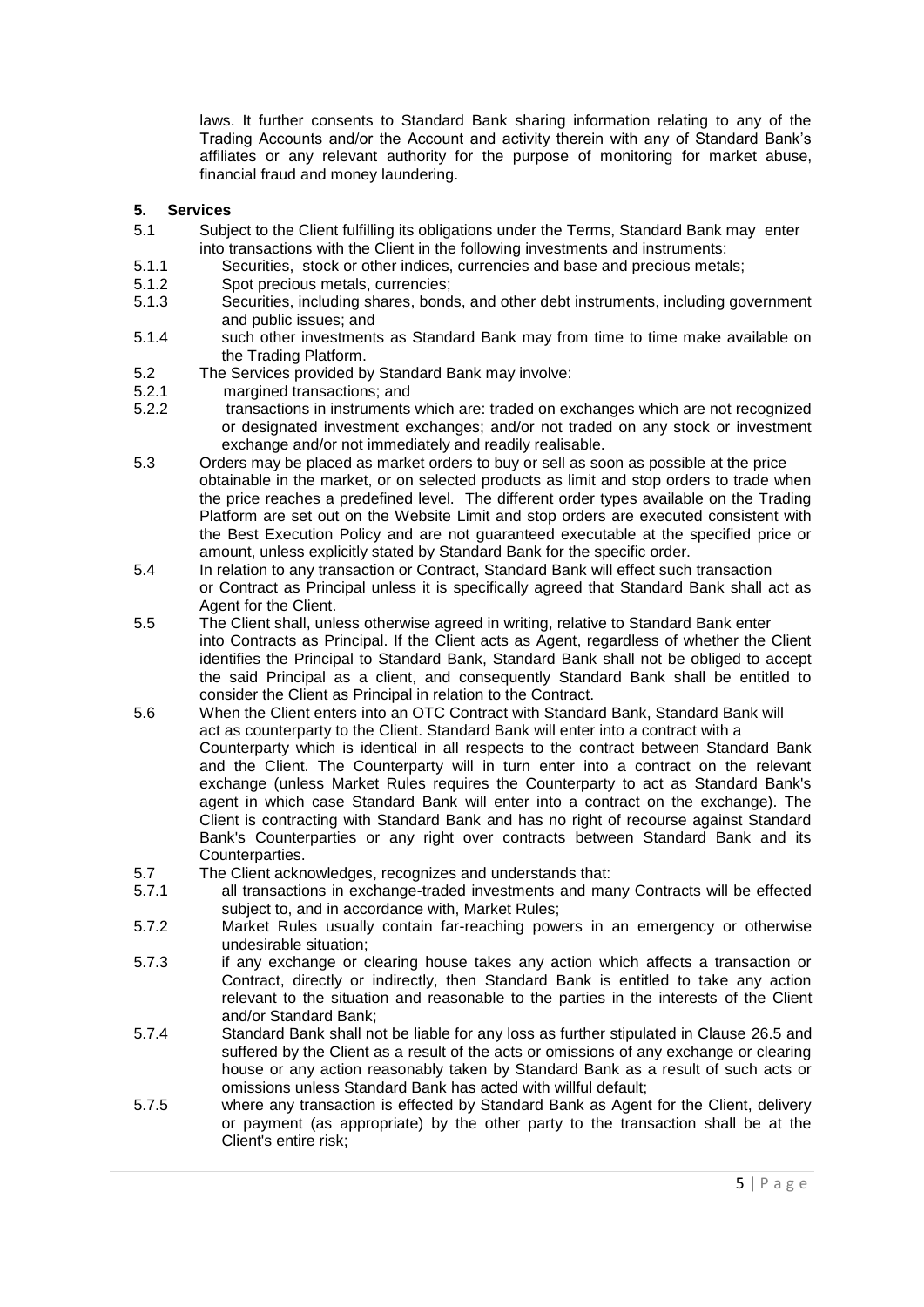- 5.7.6 Standard Bank's obligation to deliver investments to the Client or to account to the Client or any other person on the Client's behalf for the proceeds of sale of investments shall be conditional upon receipt by Standard Bank of deliverable documents or sale proceeds (as appropriate) from the other party or parties to the transaction;
- 5.7.7 Standard Bank may in whole or in part, on a permanent or temporary basis withdraw any account facility provided by Standard Bank to the Client. Situations where Standard Bank may take such action include situations where:
- 5.7.7.1 Standard Bank considers that the Client may be in possession of Inside Information;
- 5.7.7.2 Standard Bank considers that there are abnormal trading conditions; or
- 5.7.7.3 Standard Bank is unable to calculate prices in the relevant Contract due to the unavailability of the relevant market information;
- 5.7.7.4 Standard Bank informs the Client of the withdrawal and the reasons for it, where possible, before the withdrawal and if this is not possible immediately thereafter, unless giving such information would compromise objectively justified security reasons.
- 5.8 Standard Bank does not provide any advice to the Client on any tax or legal issues related to any Services. The Client is advised to obtain individual independent counsel from its financial advisor, auditor or legal counsel with respect to tax and legal implications of the respective Services.
- 5.9 Notwithstanding any other provision of the Terms, in providing its Services, Standard Bank shall be entitled to take any action considered necessary and reasonable to ensure compliance with the Market Rules and all other applicable laws and regulatory decisions.
- 5.10 From time to time and for the benefit of the Client, Standard Bank may require and oblige the Client to subscribe to services provided by third party service providers in order for Standard Bank to efficiently and effectively provide the Services to the Client. Notwithstanding the aforegoing, Standard Bank assumes no risks and absolves itself from any and all liability which arises as a result of the Client subscribing to such services.

# **6. Use of the Services**

- 6.1 Standard Bank provides the Services for use by the Client. The Client may not sell, lease, sub-licence or provide, directly or indirectly, the Services to any third party except as permitted in this Mandate or otherwise with Standard Bank's written consent. Except for the extraction and reproduction of data pursuant to the normal and intended use of the Services by the Client, no reproduction, extraction or re-utilisation of any content of the Services is authorised without the prior and express consent of Standard Bank.
- 6.2 The Client acknowledges that all intellectual and proprietary rights in the Services are owned by Standard Bank or any third party provider of information which is utilised by the Services and the only rights the Client has in respect of the Services are those specifically provided for in these Terms. The Client undertakes to defend, indemnify and hold Standard Bank and its officers, employees and the relevant members of Standard Group harmless from and against any infringement or alleged infringement by the Client, whether or not arising from the Client's use of the Services, of any patent, copyright, or trade mark of Standard Bank or any other third party.
- 6.3 The Client shall complete and submit all necessary Onboarding Documentation prior to Standard Bank providing the Client with access to the Services. The Client accepts sole responsibility for the designation of the computer terminals and suitability of the personnel which shall access and use the Services and for the selection and application of any computer software utilised to analyse the data provided under the Services. The Client also takes full responsibility for all security aspects pertaining to its use of the Services. The Client acknowledges that Standard Bank shall have no obligation or liability to provide any further security or to perform any further identification processes other than those set out in the Onboarding Documentation. The Client undertakes to promptly update the Onboarding Documentation if any of the details therein change. Standard Bank undertakes to use reasonable efforts to update its records to reflect the amended Onboarding Documentation and the Client agrees and acknowledges that it is fully liable for any consequences of Standard Bank not being promptly advised of any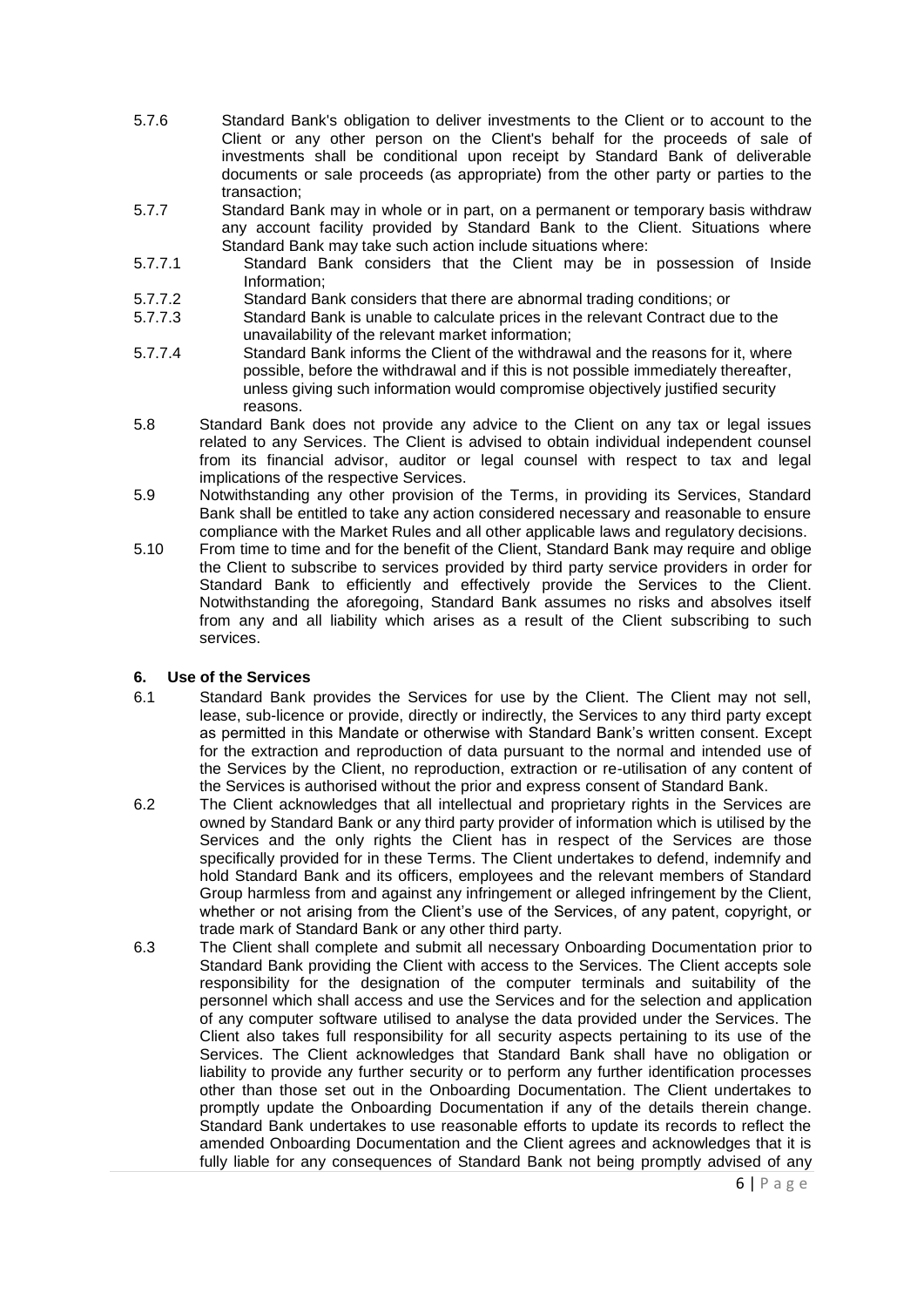such changes. Standard Bank may supply information provided by the Client to any regulatory or other similar authorities, as it determines in its sole discretion to be necessary.

- 6.4 The Client agrees to be bound by the various legends, conditions of access, disclaimers, terms and conditions and instructions displayed on the Website or related to the Services (collectively, the "**User Information**"). The Client acknowledges and agrees that Standard Bank has the right to change the functional and technical layout of the Services, including the content of the User Information without prior written notice to the Client.
- 6.5 Notwithstanding any provisions in these Terms, Standard Bank may terminate or suspend, with or without cause and with or without prior notice, all or any part of the Services or the Client's access to the Services or the format, nature, composition or availability of the Services. The termination and/or suspension may be without limitation for, amongst others, the following causes:
- 6.5.1 if Standard Bank reasonably believes that Account is being used for illegal purposes, including money laundering or fraud; and/or
- 6.5.2 if the Client is unable to provide Standard with its updated Onboarding Documentation pursuant to a request sent by Standard Bank within the time period stipulated in such request.
- 6.6 Upon suspension of the Account, the Client will only be entitled to instruct Standard Bank to close out its existing open positions and/or sell its stock via the call centre. The Client is aware that it will be unable to:
- 6.6.1 enter into any new positions;
- 6.6.2 purchase new stock; and
- 6.6.3 withdraw any funds from the Account.

# **7. Dealings between Standard Bank and the Client**

- 7.1 The Client may provide Standard Bank with oral or written instructions (which shall include instructions provided via the internet as described below). Standard Bank shall acknowledge the reception of the instructions orally or in writing, as appropriate, which will include an acknowledgement by way of a pop-up image on the Trading Platform.
- 7.2 The Client shall inform Standard Bank in writing of the persons the Client has granted a Power of Attorney to instruct Standard Bank on behalf of the Client. For practical reasons, Standard Bank can only undertake to register one power of attorney for the Client. If the Client at any time wishes to revoke such a power of attorney, to change the extent of the power of attorney, or grant power of attorney to a different person this shall also be informed to Standard Bank in writing. Standard Bank is in accordance with general rules regarding power of attorneys entitled to receive instructions from any person authorised by the Client as well as persons who appear authorised.
- 7.3 In addition to the terms listed on the Website (i.e. the Business Terms for Securities Trading, and the Best Execution Policy) and the terms stated in Clause [8](#page-8-0) regarding the Trading Platform, the following terms apply to Contracts executed on the Trading Platform:
- 7.3.1 Standard Bank shall not be liable for any loss, expense, cost or liability suffered or incurred by the Client due to failure of the system, transmission failure or delays or similar technical errors unless Standard Bank has acted with willful default in connection herewith;
- 7.3.2 even where real-time tradable prices are available to the Client, due to delayed transmission between the Client and Standard Bank the price offered by Standard Bank may have changed before an order from the Client is received by Standard Bank. If automatic order execution is offered to the Client, Standard Bank shall be entitled to change the price on which the Client's order is executed to the market value at the time at which the order from the Client was received;
- 7.3.3 the Trading Platform may be available in several versions, which may be differentiated in various aspects including, but not limited to the level of security applied, products and services available etc. Standard Bank shall not be liable to the Client for any loss, expense, cost or liability suffered or incurred by the Client due to the Client using a version different from Standard Bank's standard version with all available updates installed;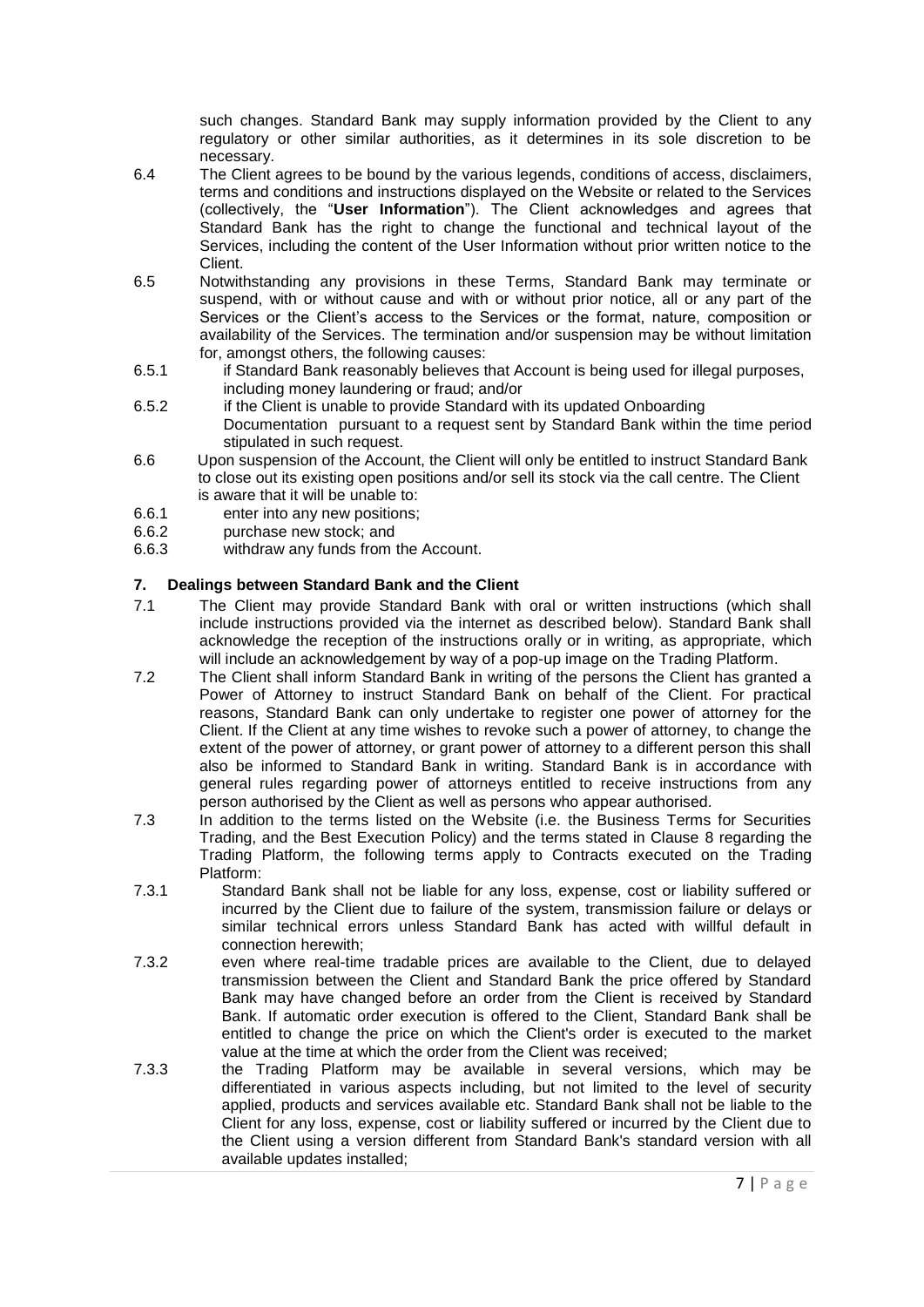- 7.3.4 the Client shall be responsible for all orders, and for the accuracy of all information, sent via the internet using the Client's name, password or any other personal identification means implemented to identify the Client;
- 7.3.5 the Client is obliged to keep passwords secret and ensure that third parties do not obtain access to the Client's trading facilities;
- 7.3.6 regardless of the fact that the Trading Platform might confirm that a Contract is executed immediately when the Client transmits instructions via the Trading Platform, it is the Settlement/Trade Confirmation forwarded by Standard Bank or made available to the Client on the Trading Platform which solely constitutes Standard Bank's confirmation of execution.
- 7.4 Any instruction sent via the Trading Platform by the Client shall only be deemed to have been received and shall only then constitute a valid instruction and/or binding Contract between Standard Bank and the Client when such instruction has been recorded as executed by Standard Bank and confirmed by Standard Bank to the Client through the Settlement/Trade Confirmation and/or Account Statement, and the mere transmission of an instruction by the Client shall not constitute a binding Contract between Standard Bank and the Client.
- 7.5 The Client shall promptly give any instructions to Standard Bank, which Standard Bank may require. If the Client does not give such instructions promptly, Standard Bank may, at its reasonable discretion, take such steps at the Client's cost, as Standard Bank considers necessary or desirable for its own protection or the protection of the Client. This provision is similarly applicable in situations when Standard Bank is unable to obtain contact with the Client.
- 7.6 If the Client does not provide Standard Bank with notice of its intention to exercise a Contract which requires an instruction from the Client at the time stipulated by Standard Bank, Standard Bank may treat the Contract as abandoned by the Client. If the Client wishes to exercise a Contract, the Client must provide Standard Bank with notice thereof in reasonable time (and within applicable cut-off times) for Standard Bank to exercise the corresponding right under any contract that Standard Bank has entered into with any Counterparty.
- 7.7 Standard Bank may (but shall not in any circumstances be obliged to) require confirmation in such form as Standard Bank may reasonably request if an instruction is to close any of the Trading Accounts, the Account or remit money due to the Client or if it appears to Standard Bank that such confirmation is necessary or desirable.
- 7.8 Pursuant to general rules regarding power of attorney the Client is accountable to Standard Bank for losses which Standard Bank may suffer as a result of instructions from a person who has explicitly or tacit power of attorney to give Standard Bank instructions on behalf of the Client.
- 7.9 Standard Bank may refuse to act upon any instruction from any person authorised by the Client if Standard Bank can render probable that the disposal pursuant to the instruction submitted would be in violation of the legislation relevant to the area, Market Rules, usual market practice, including but not limited to legislation on money laundering or insider trading, or if the disposal by Standard Bank's reasonable discretion will put the Client's and/or the bank's economic solidity at risk.
- 7.10 In general, Standard Bank shall act according to instructions as soon as practically possible and shall, as far as trading instructions are concerned, act consistent with the Best Execution Policy. However if, after instructions are received, Standard Bank believes that it is not reasonably practicable to act upon such instructions within a reasonable time, Standard Bank may defer acting upon those instructions until it is, in Standard Bank's reasonable opinion, practicable to do so or as soon as possible notify the Client that Standard Bank is refusing to act upon such instructions.
- 7.11 It is possible that errors may occur in the prices of transactions quoted by Standard Bank. In such circumstances, without prejudice to any rights it may have under South African law, Standard Bank shall not be bound by any Contract which purports to have been made (whether or not confirmed by Standard Bank) at a price which:
- 7.11.1 Standard Bank is able to substantiate to the Client was manifestly incorrect at the time of the transaction; or
- 7.11.2 was, or ought to have reasonably been known by the Client to be incorrect at the time of the transaction,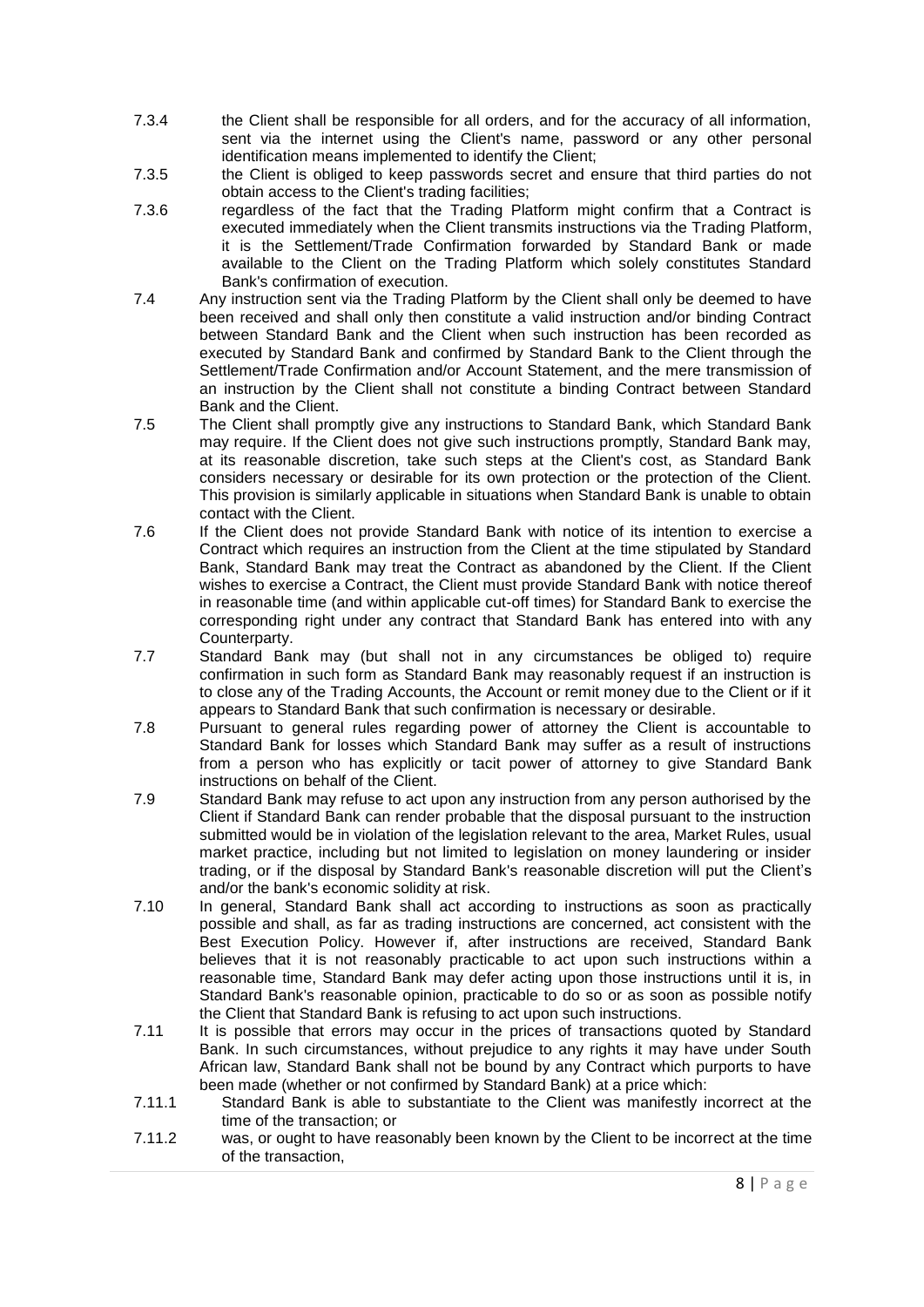in which case Standard Bank reserves the right to either (i) cancel the trade all together or (ii) correct the erroneous price at which the trade was done to either the price at which Standard Bank hedged the trade or alternatively to the historic correct market price.

- 7.12 Trading strategies aimed at exploiting errors in prices and/or concluding trades at offmarket prices (commonly known as "sniping") are not accepted by Standard Bank. Provided that Standard Bank can establish that at the time of the conclusion of the trade/s there were errors in prices, commissions, on the Trading Platform and/or Website, and provided Standard Bank can render probable that the Client, based on its trading strategy or other provable behavior, deliberately and/or systematically has exploited or attempted to exploit such an error. Standard Bank is entitled to take one or more of the following actions:
- 7.12.1 adjust the price spreads available to the Client;
- 7.12.2 restrict the Client's access to streaming, instantly tradable quotes, including providing manual quotation only;
- 7.12.3 debit the Client's account with any historic trading profits that Standard Bank can establish have been gained through such abuse of liquidity at any time during the client relationship; and/or
- 7.12.4 terminate the client relationship immediately by giving written notice.
- 7.13 If the Client is more than one person (for example, joint accountholders):
- 7.13.1 the liabilities of each such person shall be direct, joint and several;
- 7.13.2 Standard Bank may act upon instructions received from any one person who is, or appears to Standard Bank to be, such a person, whether or not such person is an Authorised Person;
- 7.13.3 any notice or other communication provided by Standard Bank to one such person shall be deemed to have been provided to all such persons; and
- 7.13.4 the rights of Standard Bank under Clause [24](#page-18-0) shall apply if an event described in Clause [24](#page-18-0) shall be deemed to have occurred in respect of any one of such persons.
- 7.14 The Client agrees that Standard Bank may, without notice, record all telephone conversations, internet conversations (chat), and meetings between the Client and Standard Bank and use such recordings, or transcripts from such recordings, as evidence towards any party (including, but not limited to, any regulatory authority and/or court of law) to whom Standard Bank at its reasonable discretion sees it to be desirable or necessary to disclose such information in any dispute or anticipated dispute between Standard Bank and the Client. However, technical reasons may prevent Standard Bank from recording a conversation, and recordings or transcripts made by Standard Bank will be destroyed in accordance with Standard Bank's normal practice.
- 7.15 When the Client instructs Standard Bank to enter into a position opposite to one or more of the Client's open positions, Standard Bank will close out the opposite position in accordance with the FIFO principles unless the position has related orders or otherwise agreed.
- 7.16 The Client acknowledges that Standard Bank has the right to, but not the obligation to close directly opposite positions in the same Trading Account.
- 7.17 If the Client operates multiple Trading Accounts (or sub-accounts) and opposite positions are opened on different Trading Accounts (or sub-accounts), Standard Bank shall not close out or net such positions. The Client is specifically made aware that unless closed manually and from the correct Trading Account, all such positions may be seen as separate positions and, rolled over on a continuous basis and thereby consequently will incur a cost for such roll-over, including financing charges and additional charges for closing out positions on such multiple Trading Accounts.

## <span id="page-8-0"></span>**8. Terms in respect of the use of the Trading Platform**

- 8.1 The technical requirements to which the Client's IT equipment, operating system, Internet connection etc. shall conform are described on the Website.
- 8.2 The Client shall enter his user ID and password when logging on to the Trading Platform. The Client should memorize the password. Entering an incorrect password three times in a row will automatically terminate the connection and block the user ID. Standard Bank informs the Client of the termination/blocking and the reasons for it, where possible, before the termination/blocking and if this is not possible immediately thereafter, unless giving such information would compromise objectively justified security reasons. The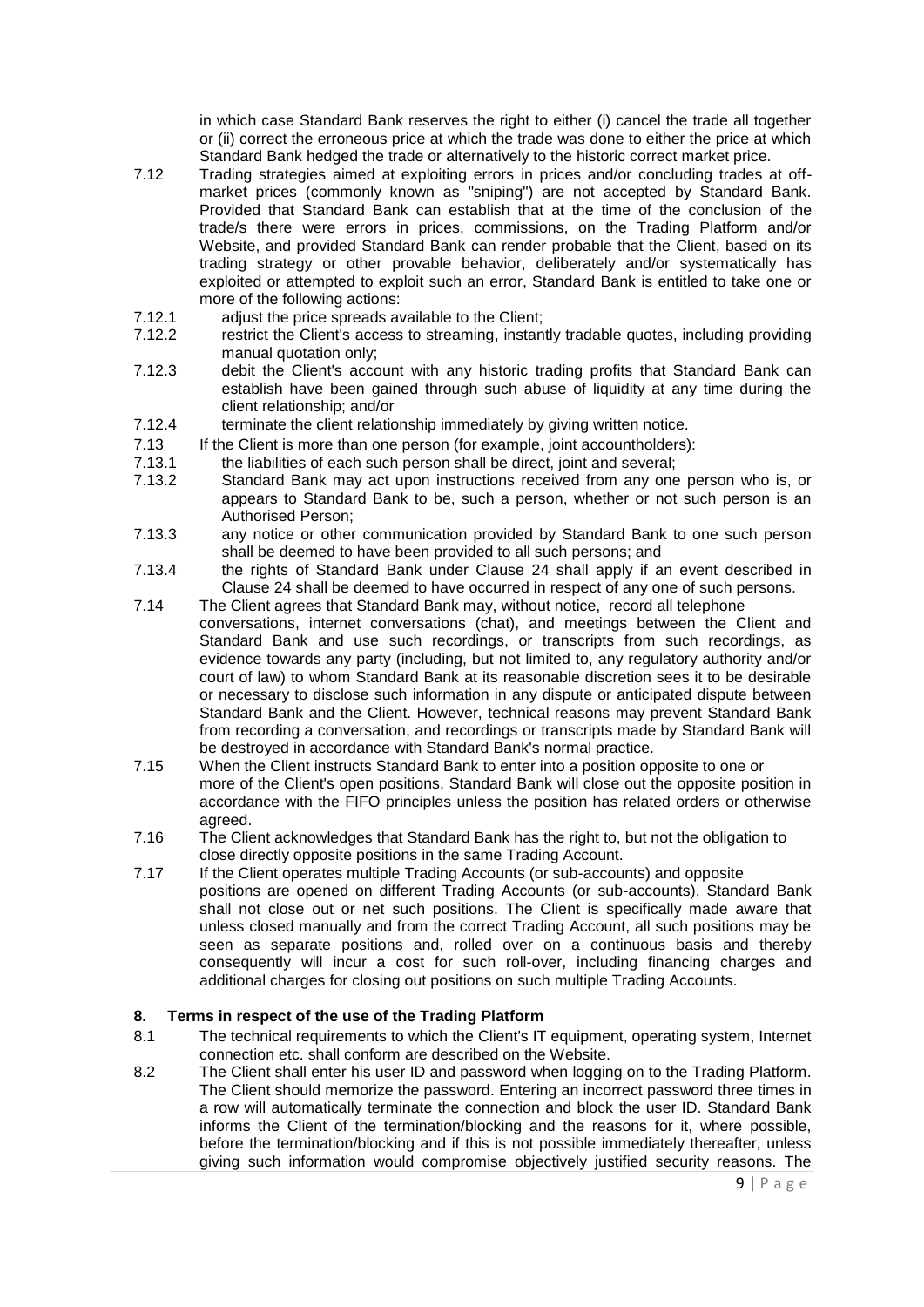Client is obliged to notify Standard Bank's call centre at the contact details published on the Website without undue delay on becoming aware of unauthorised use of the Trading Platform, or if the Client suspects that the password has been misappropriated by a third party, the Client shall contact Standard Bank at call centre at the contact details published on the Website to immediately block access to his Trading Platform. The Client can then request a new password.

- 8.3 The Client is for a period of 3 (three) months after notification entitled to request Standard Bank to provide the Client with the means to prove that he made such notification.
- 8.4 The Client can block access to his Trading Platform at any time by contacting Standard Bank's call centre at the contact details published on the Website. Blocking access to the Trading Platform prevents other persons from accessing it. Open orders and positions placed on the platform before the blocking will not be affected by the blocking unless the Client specifically requests so, and the Client is responsible for making appropriate decisions regarding his positions.
- 8.5 The right to use the Trading Platform is personal, and the Client shall not allow other persons to use his user ID and/or his password. If the Client wants to allow a third party to trade on the Client's account, the Client shall authorize the relevant third party by way of a power of attorney in a format acceptable to Standard Bank. Once the power of attorney has been approved by Standard Bank a personal user ID and password shall be provided to the holder of the power of attorney by Standard Bank. The authority provided in terms of the power of attorney shall remain in full force and effect until revoked in writing by the Client. The termination of the user ID and password issued to the holder of the power of attorney shall take effect on the day on which Standard Bank receives and acknowledges written notification of the revocation of the power of attorney or if such day is not a Business Day, the next Business Day (the "**Termination Date**"). The Client agrees that any instruction received prior to the Termination Date shall not be affected by any such termination and that Standard Bank shall process any such instruction, notwithstanding that any such transactions related to such instructions shall not be completed until after the Termination Date.
- 8.6 From the Trading Platform the Client can print reports on trading activities and his account balances.
- 8.7 Where the Client has placed an order which he subsequently wants to cancel, the Client may request that the order be cancelled up until the time of execution. The Client is aware that Standard Bank is under no obligation to cancel the order. A request for cancellation or an order can be made via the Trading Platform or by calling Standard Bank's call centre during its hours of operation at the contact numbers specified on the Website. Requests concerning cancellation of orders generated when the margin is exceeded can only be made to Standard Bank's call centre during its hours of operation at the contact numbers specified on the Website. An order shall not be considered to be cancelled until the Client has received a written confirmation from Standard Bank.
- 8.8 Standard Bank shall not be responsible for losses resulting from the Client's installation and use of the computer programs used on the Trading Platform, unless such liability arises by operation of law.
- 8.9 Standard Bank shall not be liable for any interruption, malfunction, downtime or other failure of the Trading Platform or any component part of the Trading Platform (as the case may be) for whatever reason.
- 8.10 Standard Bank may modify, suspend or discontinue the Trading Platform, whether temporarily or permanently, without notice.

## <span id="page-9-0"></span>**9. PROTECTION OF PERSONAL INFORMATION**

## 9.1 For purposes of this Clause [9:](#page-9-0)

**9.1.1** "**Personal Information**" means information relating to an identifiable, natural or juristic person, including information relating to race, gender, sex, marital status, nationality, ethnic or social origin, colour, sexual orientation, age, physical or mental health, religion, belief, disability, language, birth, education, identity number, telephone number, email, postal or street address, biometric information and financial, criminal or employment history as well as correspondence sent by the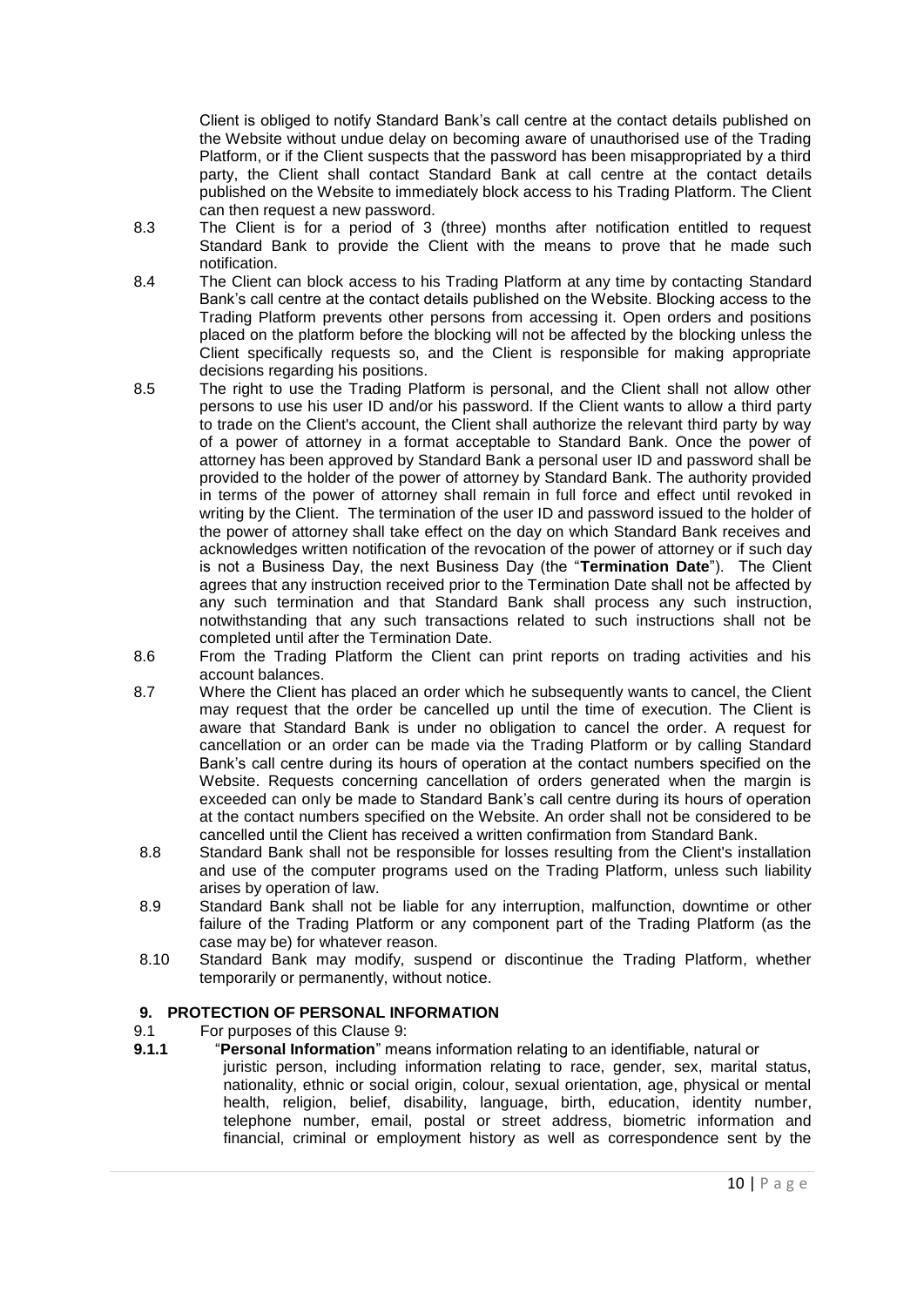person that is implicitly or explicitly of a private or confidential nature or further correspondence that would reveal the contents of the original correspondence;

- 9.1.2 "**Process**" means any operation or activity, whether automated or not, concerning Personal Information, including collection, receipt, recording, organisation, collation, storage, updating, modification, retrieval, alteration, consultation, use, dissemination (whether by means of transmission, distribution or making available in any form), merging, linking, blocking, degradation, erasure or destruction; and
- 9.1.3 "**Purpose**" means Standard Bank providing me with any of the services as contemplated in Clauses [9.2.3.3,](#page-10-0) [9.3,](#page-10-1) [9.4](#page-10-2) and [9.5](#page-10-3) below.
- 9.2 The Client acknowledges that:
- 9.2.1 applicable laws require Standard Bank to collect the Personal Information;<br>9.2.2 Personal Information may be collected from public sources for "know your
- Personal Information may be collected from public sources for "know your customer" purposes;
- 9.2.3 Standard Bank is unable to fulfil its obligations in accordance with the Terms without Processing the Client's Personal Information;
- 9.2.3.1 all Personal Information which the Client provides to Standard Bank is voluntarily provided;
- 9.2.3.2 Standard Bank remains responsible to determine the Purpose for and means of Processing any Personal Information that is provided to Standard Bank by the Client;
- <span id="page-10-0"></span>9.2.3.3 sharing of Personal Information may include the Client's Personal Information and related information and/or documents used for "Know Your Customer" purposes and/or may be stored on various systems employed by Standard Bank and/or its Associated Entities.
- <span id="page-10-1"></span>9.3 Standard Bank may together with the express consent from the Client, Process its Personal Information by it to:
- 9.3.1 open, administer and operate an Account as contemplated in the Terms;
- 9.3.2 monitor and analyse the conduct on the Investments for credit, fraud, compliance and other risk-related purposes;
- 9.3.3 carry out statistical and other analysis to identify potential markets and trends;
- 9.3.4 develop new products and services; and/or
- 9.3.5 any other purpose Standard Bank reasonably believes is required to fulfil its obligations in accordance with the Terms.
- <span id="page-10-2"></span>9.4 The Client has consented to the Processing of its Personal Information for the purpose of Clause [9.3](#page-10-1) above and in accordance with the Terms.
- <span id="page-10-3"></span>9.5 The Client hereby expressly consents that Standard Bank may disclose/share its Personal Information to unrelated third parties (located in countries within and/or outside the Republic of South Africa) where it is necessary in order for Standard Bank to fulfil its obligations in accordance with the Terms and/or the Purpose.
- 9.6 Standard Bank will require any third parties to whom Personal Information is provided to agree to Standard Bank's privacy policies.

## **10. General powers and authority of Standard Bank**

- 10.1 Standard Bank is entitled to do all things necessary to give effect to these Terms and the Services including but not limited to:
- 10.1.1 sign any document (including without limitation, forms of acceptance, letters of renunciation and transfer forms) or agreements on the Client's behalf and, to do all things necessary, including the appointment of any third party;
- 10.1.2 apply and subscribe for any securities or investments in accordance with these Terms;
- 10.1.3 do whatever is necessary in Standard Bank's discretion, to protect the Client's rights.

## **11. Transfer of funds to or from the Account**

11.1 The Client acknowledges and agrees that it is his sole responsibility to ensure that the correct respective Standard Bank account number (which differs depending on the currency type), details and reference is used when transferring funds to Standard Bank. The Client understands and accepts that in order to ensure the correct and timeous allocation of funds to the Client's Account that the Client should only transfer funds from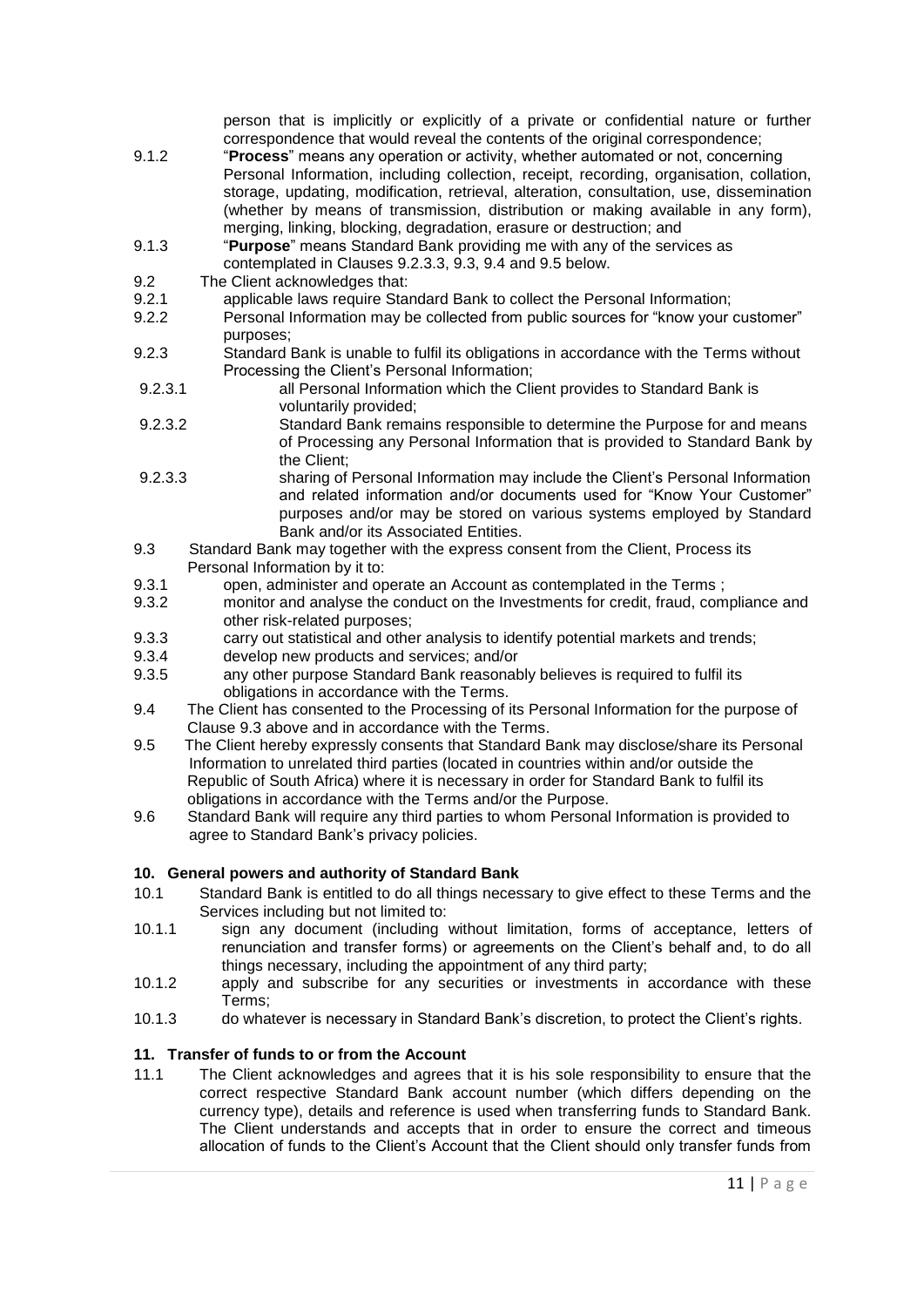the Client's own account/s at other banks. Accordingly the Client shall provide Standard Bank with sufficient information in respect of the transfer from the sending bank in order to identify which Client and which Account the funds shall be credited to. Therefore, the Client understands and accepts that Standard Bank only is able to respect the time limits mentioned in Clause [11.2](#page-11-0) if Standard Bank can identify the sender as the Client, the money has been deposited into the correct Standard Bank Account and to which Client and which Trading Account the funds shall be credited.

- <span id="page-11-0"></span>11.2 For all transfers the funds are booked and at disposal on the respective Trading Account no later than 5 (five) Business Days after the funds are received by Standard Bank, provided the funds have been cleared and all the relevant information has been provided. If Standard Bank receives the funds on a non-Business Day or receives the funds after 3 p.m. South African time on a Business Day, the funds are considered to be received on the following Business Day and, consequently, the Client cannot expect the funds to be at disposal until the  $6<sup>th</sup>$  (sixth) following Business Day after 10 a.m. South African time.
- 11.3 The Client acknowledges and agrees that Standard Bank cannot be held liable for the period it takes from the time the sending bank transfers funds to Standard Bank and the time when Standard Bank receives those funds. The Client further acknowledges and agrees that it shall only be entitled to trade upon there being sufficient cleared funds reflected in the Account.
- 11.4 The Client shall only be entitled to request a withdrawal of funds by contacting Standard Bank's call centre at the contact number or e-mail address (as published on the Website) during its operating hours (as published on the Website) and no other form of communication in respect of withdrawals shall be entertained. If Standard Bank receives any request for a withdrawal of funds after 3p.m. South African time on a Business Day, the request is deemed to have been received in the following Business Day.
- 11.5 The Client acknowledges that Standard Bank shall not be liable for any delays which may occur in relation to transfer of funds from the respective Trading Account into the Client's bank account and further acknowledges and agrees that it may take up to 5 (five) Business Days for the funds to be transferred.
- 11.6 The Client further acknowledges and agrees that events as described in Clause [33.2](#page-24-0) can cause the booking and availability of funds to be delayed for the period that such event continues.
- 11.7 All amounts paid by the Client to Standard Bank and by Standard Bank to the Client will be denominated in the currency denominating the Trading Account into which payment or a refund (as the case may be) will be made. Where the Client concludes a transaction denominated in a currency other than the currency denominating the Trading Account and an amount of money is payable by either Party to the other, the amount will be converted to the currency denominating the Trading Account immediately at the prevailing spot exchange rate for the currencies involved as determined by Standard Bank in good faith and in a commercially reasonable manner.
- 11.8 All payments made to the Client's bank account by Standard Bank may be subject to a currency conversion fee, as stipulated on the Website from time to time, which conversion shall be made from currency denominating the Trading Account to the base currency of that bank account.
- 11.9 The Client shall be entitled to transfer funds from one Trading Account to another Trading Account. This will be completed at the prevailing spot exchange rate for the currencies involved as determined by Standard Bank in good faith and in a commercially reasonable manner. However, such transfers shall occur at the Client's sole risk. These transfers may also be subject to commission charges and/or currency conversion fees as determined by Standard Bank from time to time as stated in the Commission, Charges and Margin Schedule.
- 11.10 The Client may trade from a Trading Account which is not the currency in which the trade is denominated subject to the applicable currency conversion fees and commission charges.
- 11.11 The Client shall be liable for any and all costs, losses and/or liabilities including but not limited to duplicate charges that it may incur as a result of trading from different Trading **Accounts**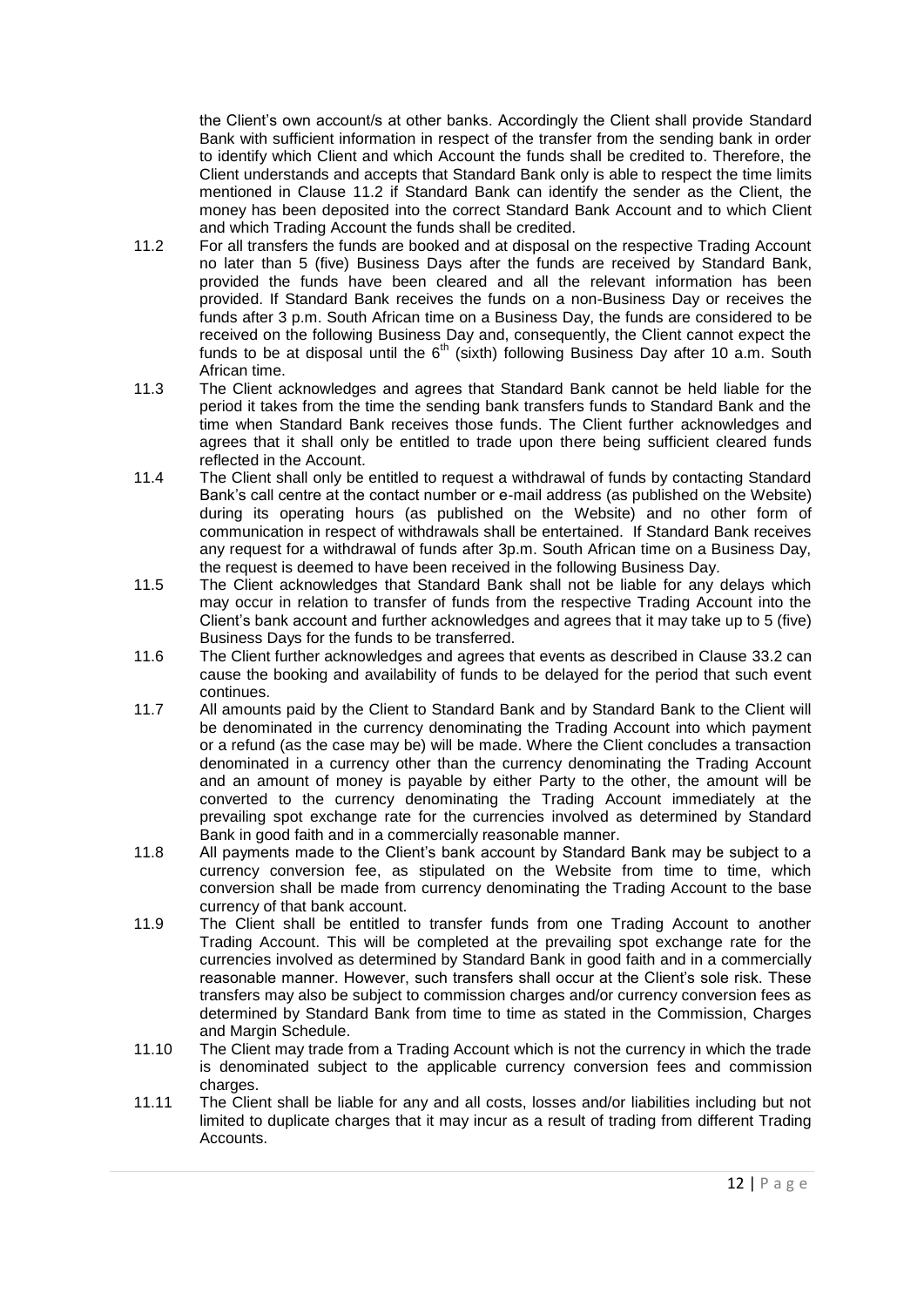<span id="page-12-0"></span>11.12 In the event that the Client concludes a transaction from a Trading Account which has a negative cash balance, the Client shall be subject to the interest charges as contemplated in Clause [17](#page-16-0) below, which interest shall accrue until such time that the Client pays the outstanding amount due thereon.

# **12. Margins, Security, Payments and Delivery**

- 12.1 The Client shall pay to Standard Bank on demand:
- 12.1.1 such sums of money by way of deposits, or as initial or variation margin as Standard Bank may require. In the case of a Contract effected by Standard Bank on an exchange, such margin shall be not less than the amount or percentage stipulated by the relevant exchange plus any additional margin that Standard Bank at its discretion may require:
- 12.1.2 such sums of money as may from time to time be due to Standard Bank under a Contract and such sums as may be required in or towards clearance of any debit balance on any of the Trading Accounts;
- 12.1.3 such sums of money as Standard Bank may from time to time require as security for the Client's obligations to Standard Bank; and
- 12.1.4 any amount to maintain a positive cash balance on any and all Trading Accounts.
- 12.2 If the Client makes any payment which is subject to any price fluctuations, withholding or deduction, the Client shall pay to Standard Bank such additional amount to ensure that the amount actually received by Standard Bank will equal the full amount Standard Bank would have received had no price fluctuations, withholding or deduction been made.
- 12.3 Payments into the respective Trading Account are credited by Standard Bank on the condition of Standard Bank actually receiving the amount in question in its bank account. This shall apply irrespective of whether it has been explicitly stated in receipts or other notices of or requests for payment.
- 12.4 The Client is made aware that securities held or deposited into the respective Trading Account with Standard Bank the Client cannot put up as collateral or guarantee for any of the Client's obligations towards a third party.
- 12.5 Any Security will be held by an intermediate broker or eligible custodian, appointed by Standard Bank, and the intermediate broker or eligible custodian shall be responsible for claiming and receiving all interest payments, income and other rights accruing to the Client.
- 12.6 Standard Bank is with the Client's specific consent entitled to:
- 12.6.1 pass on any money or Security received from the Client in order to satisfy Standard Bank's obligations to any third party;
- 12.6.2 charge, pledge or grant any security arrangement over Security in order to satisfy Standard Bank's obligations to any third party in which case the Security may or may not be registered in the Client's name;
- 12.6.3 lend Security to any third party in which case the Security may or may not be registered in the Client's name; and
- 12.6.4 return to the Client other Security than the original Security.<br>12.7 Standard Bank shall not be obliged to account to the Client fo
- Standard Bank shall not be obliged to account to the Client for any income received by Standard Bank as a result of carrying out any of the activities described in this Clause.
- 12.8 The Client shall be obliged to promptly deliver any money or property deliverable by it under a Contract in accordance with the terms of that Contract and with any instructions given by Standard Bank for the purpose of enabling Standard Bank to perform its obligations under any corresponding Contract entered into between Standard Bank and a third party.
- 12.9 If the Client fails to provide any margin, deposit or other sum due under the Terms in respect of any transaction, Standard Bank may close any open position without prior notice to the Client and apply any proceeds thereof to payment of any amounts due to Standard Bank. This is further regulated in Clause [24.](#page-18-0)
- 12.10 If the Client fails to make any payment when it falls due, the Client shall pay interest (from the due date and until payment takes place) on the outstanding amount at the interest rate stated in the Commissions, Charges and Margin Schedule, cf. Clause [17.3.](#page-16-1)
- 12.11 The Client is advised that Standard Bank shall have the right, in addition to any other rights it may have under the Terms and notwithstanding anything contained herein, or under South African law in general, to limit the size of the Client's open positions (net or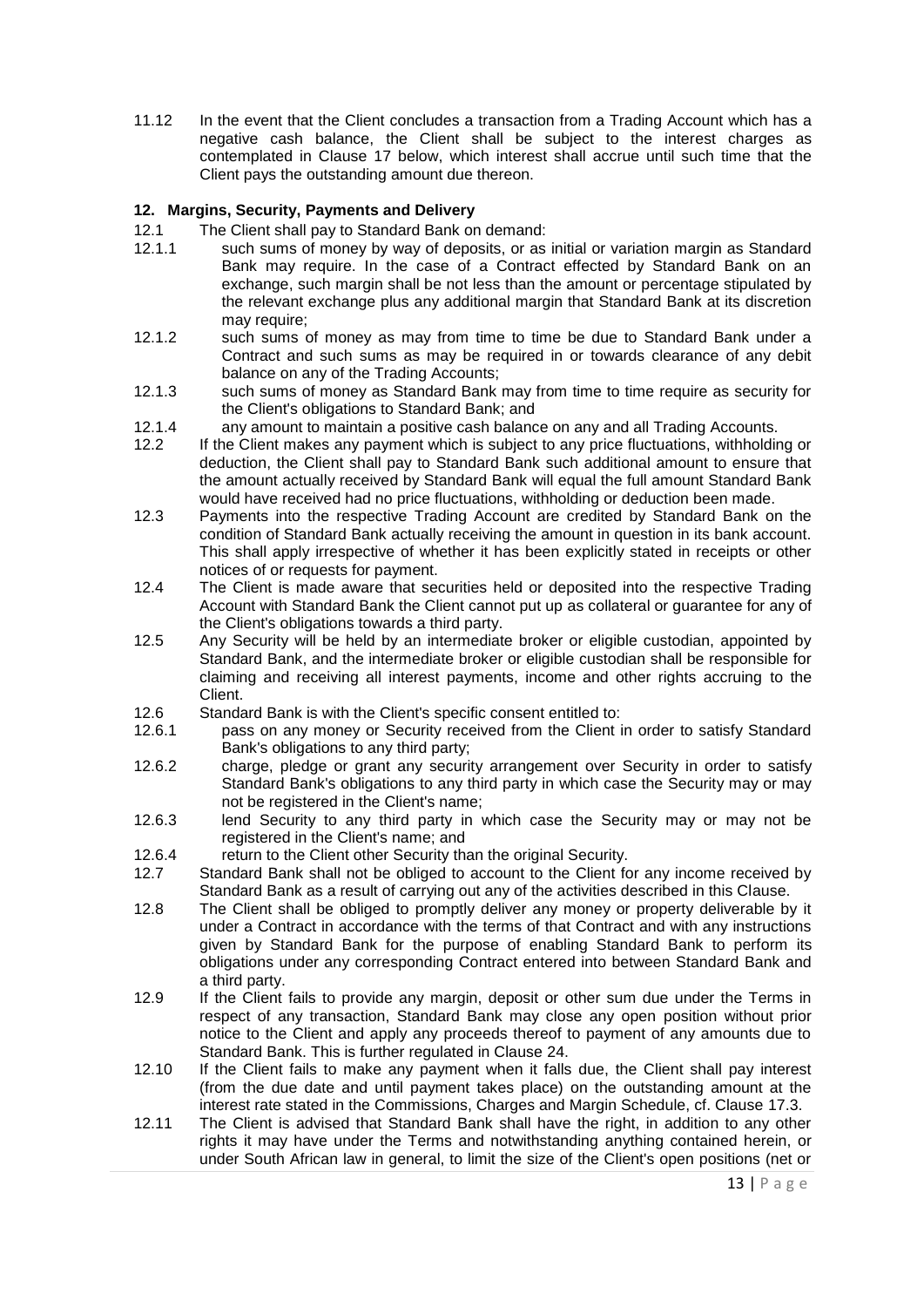gross) and to refuse orders to establish new positions. Standard Bank will inform the Client as soon as possible regarding such refused orders and the reason for the refusals. Situations where Standard Bank may exercise such right include, but are not limited to, where:

- 12.11.1 Standard Bank has reason to believe that the Client may be in possession of Inside Information;
- 12.11.2 Standard Bank considers that there are abnormal trading conditions;<br>12.11.3 the value of the Client's Security (as determined by Standard
- the value of the Client's Security (as determined by Standard Bank in its sole discretion) falls below the minimum margin requirement as defined in the Commissions, Charges and Margin Schedule; or
- 12.11.4 the Client has a negative cash balance on any Trading Account.

## <span id="page-13-0"></span>**13. Margin Trades**

- 13.1 On the date of the opening of a Margin Trade between Standard Bank and the Client, Standard Bank may require the Client to have margin on the Account at least equivalent to Standard Bank's initial margin requirement.
- 13.2 Standard Bank's margin requirement shall apply throughout the term of the Margin Trade. It is the Client's responsibility continuously to ensure that sufficient margin is available on the Account at any time. If practicably possible, Standard Bank shall endeavour to notify the Client if the margin requirements are not met. If, at any time during the term of a Margin Trade, the margin available on the Account is insufficient to cover Standard Bank's margin requirement, the Client is obliged to reduce the amount of open Margin Trades or transfer adequate funds to Standard Bank. Even if the Client takes steps to reduce the size of open Margin Trades or to transfer sufficient funds to Standard Bank, Standard Bank may close one, several or all of the Client's Margin Trades or part of a Margin Trade and/or liquidate or sell securities or other property at the Client's account at its sole discretion without assuming any responsibility towards the Client for such action.
- 13.3 Standard Bank, due to insufficient margin on the Account, shall close one, several or all of the Client's Margin Trades.
- 13.4 If the Client has opened more than one Trading Account, Standard Bank is entitled but not obligated to transfer money or Security from one Trading Account to another in circumstances it deems fit, even if such transfer will necessitate the closing of Margin Trades or other trades on the Trading Account from which the transfer takes place. Notwithstanding the fact that the Client has met its margin requirements as a result of such transfer, the Trading Account which may have deteriorated into a negative Net Free Equity as a result thereof shall be subject to the interest charges as contemplated in Clause [17](#page-16-0) below.
- 13.5 Standard Bank's general margin requirements for different types of Margin Trades are displayed on the Website. However, Standard Bank reserves the right to determine specific margin requirements for individual Margin Trades.
- 13.6 Standard Bank shall be entitled but not obligated to transfer funds from one Trading Account to another Trading Account for purposes of the Client meeting its margin requirements in relation to the Margin Trades on a specific Trading Account. The Client is made specifically aware that such transfers shall take effect within 1 (one) Business Day and that Standard Bank may, in the interim, close one, several or all of the Client's Margin Trades or part of a Margin Trade and/or liquidate or sell securities or other property at the Client's account at its sole discretion without assuming any responsibility towards the Client for such action.

## **14. Accounts**

- 14.1 Standard Bank will make available to the Client a Settlement/Trade Confirmation in respect of any transaction or Contract entered into by Standard Bank with or for the Client and in respect of any open position closed by Standard Bank for the Client. Settlement/Trade Confirmations will normally be available shortly after the execution of the transaction.
- 14.2 An Account Summary and Account Statement are available to the Client through the Trading Platform. The Account Summary will normally be updated periodically during the day. The Account Statement will normally be updated every Business Day with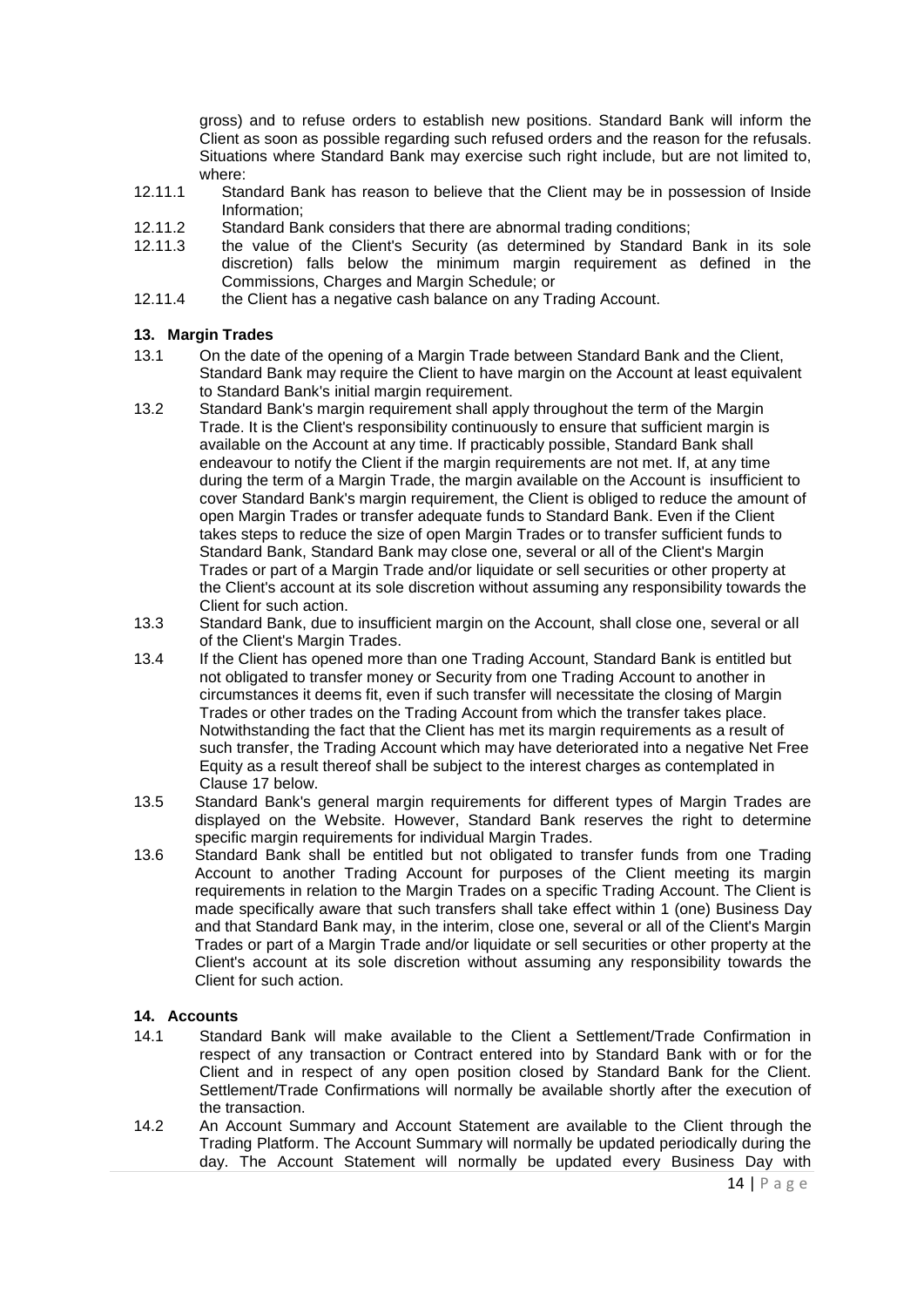information for the previous Business Day. Any fees or charges that are levied monthly will only update at the end of the relevant period. By accepting the Terms the Client agrees not to receive any Account Statements or Account Summaries in printed form from Standard Bank other than upon specific request.

- 14.3 Any notice or other communication to be provided by Standard Bank under the Terms, including Account Statements and Settlement/Trade Confirmations, may be sent by Standard Bank at its option to the Client in electronic form by e-mail or by display on the Client's account summary on the Trading Platform. The Client is obliged to provide Standard Bank with an e-mail address for this purpose. An e-mail message is considered received by the Client when sent from Standard Bank. Standard Bank is not responsible for any delay, alteration, re-direction or any other modification the message may undergo after transmission from Standard Bank. A message on the Client's Account on the Trading Platform is considered received by the Client when Standard Bank has placed the message on the Trading Platform. It is the responsibility of the Client to ensure that the Client's software and hardware setup does not prohibit the Client receiving e-mails or gaining access to the Trading Platform.
- 14.4 The Client is obliged to verify the contents of each document, including documents sent in electronic form from Standard Bank. Such documents shall, in the absence of manifest error, be deemed conclusive unless the Client notifies Standard Bank in writing to the contrary immediately after having received such document. In the event that the Client believes to have entered into a transaction or Contract, which should have produced a Settlement/Trade Confirmations or otherwise a posting on the Client's account, but the Client has not received such confirmation, the Client must inform Standard Bank immediately by contacting the call centre at the number or e-mail address published on the Website when the Client ought to have received such confirmation. In the absence of such information the transaction or Contract may at Standard Bank's reasonable discretion be deemed non-existent.

#### <span id="page-14-0"></span>**15. Commissions, Charges and Other Costs**

- 15.1 The Client shall be obliged to pay to Standard Bank the commissions and charges set out in the Commissions, Charges and Margin Schedule. The Commissions, Charges and Margin Schedule is available on the Website or as set out in an addendum to these Terms and may be supplied to the Client on demand.
- 15.2 Standard Bank may vary such commissions and charges without notice when the change is to the Client's advantage, or the grounds for changes are due to external circumstances beyond Standard Bank's control. Such circumstances include without limitation:
- 15.2.1 changes in the relationship with Standard Bank's Counterparties, which affect **Standard** 
	- Banks cost structures; and/or
- 15.2.2 changes in commissions and charges from exchanges, clearing houses, information providers or other third party providers that are passed on to the Client by Standard Bank.
- 15.3 Standard Bank may vary such commissions and charges, with 1 (one) month's notice which notice may be given by e-mail, published on the Website or as set out in the addendum to these Terms at Standard Bank's discretion if:
- 15.3.1 market conditions, including competitive behavior, call for changes to Standard Bank conditions;
- 15.3.2 Standard Bank for commercial reasons wishes to change its general cost and pricing structure; and/or
- 15.3.3 significant particulars of the Client, based on which individual conditions were provided, have changed.
- 15.4 In addition to such commissions and charges, the Client shall be obliged to pay all applicable VAT and other taxes, storage and delivery charges, exchange and clearing house fees and all other fees incurred by Standard Bank in connection with any Contract and/or in connection with maintaining the Client relationship and the Account.
- 15.5 Furthermore, Standard Bank shall be entitled to demand that the following expenses are paid separately by the Client:
- 15.5.1 all extraordinary disbursements resulting from the client relationship e.g. telephone,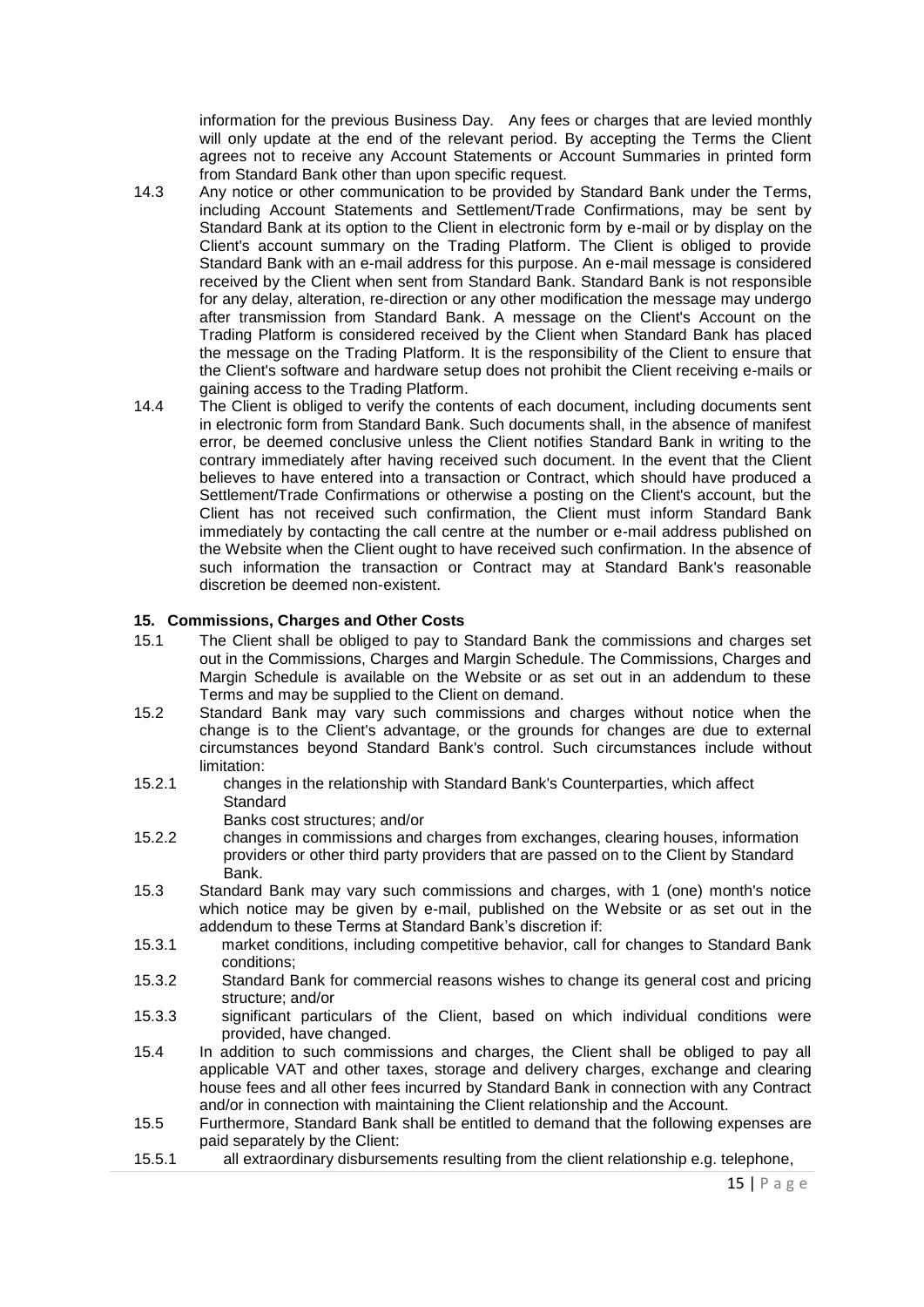telefax, courier, and postal expenses in case the Client requests hardcopy Settlement/Trade Confirmations, Account Statements etc. which Standard Bank could have delivered in electronic form;

- 15.5.2 any expenses of Standard Bank, caused by non-performance by the Client, including a fee determined by Standard Bank in relation to forwarding of reminders, legal assistance etc;
- 15.5.3 any expenses of Standard Bank in connection with replies to inquiries by public authorities, including a fee determined by Standard Bank in relation to forwarding of transcripts and enclosures and for the preparation of copies;
- 15.5.4 administration fees in connection with security deposits, and any expenses of Standard Bank in relation to a pledge, if provided, including any insurance premium payments; and
- 15.5.5 any expenses of Standard Bank in connection with auditor's comments/reports if such is requested by the Client.
- 15.6 The fees will be charged either as a fixed amount corresponding to payments effected, or as a percentage or hourly rate corresponding to the service performed. The methods of calculation can be combined. Standard Bank reserves the right to introduce new fees.
- 15.7 Standard Bank may share commissions and charges with its affiliates, or other third parties or receive remuneration from them in respect of Contracts entered into by Standard Bank. Details of any such remuneration or sharing arrangement will not be set out on the relevant Settlement/Trade Confirmations. Standard Bank (or any affiliate) may benefit from commission, mark-up, mark-down or any other remuneration where it acts for the Counterparty to a Contract.
- 15.8 Standard Bank will upon reasonable request and to the extent possible disclose to the Client the amount of commission, mark-up, mark-down or any other remuneration paid by Standard Bank to any Introducing Broker or other third party.
- 15.9 Unless specified otherwise in the Terms, all amounts due to Standard Bank (or Agents used by Standard Bank) under the Terms shall, at Standard Bank's option:
- 15.9.1 be deducted from any funds held by Standard Bank for the Client; or 15.9.2 be paid by the Client in accordance with the provisions of the re
- be paid by the Client in accordance with the provisions of the relevant difference account, Settlement/Trade Confirmation or other advice.
- 15.10 In respect of any transactions to be effected OTC, Standard Bank shall be entitled to quote prices at which it is prepared to trade with the Client. Save where Standard Bank exercises any rights it may have under the Terms to close a Contract, it is the Client's responsibility to decide whether or not it wishes to enter into a Contract at such prices.
- 15.11 Furthermore, the Client acknowledges, recognizes and accepts that the procedures described in Clause [13](#page-13-0) and Clause [19](#page-17-0) may result in additional indirect costs for the Client.

## **16. Subscription Services**

- 16.1 The Client understands that neither Standard Bank nor any of its affiliates has any interest in any of the subscription services ("**Subscribed Services**") which is available on the Site for a subscription fee. The subscription services are provided by an external vendor/s ("**External Vendor**").
- 16.2 The Client acknowledges that it shall be required to enter into an agreement with the External Vendor in respect of each Subscribed Service and accordingly its personal information will be made known to and stored by such External Vendor. The Client further acknowledges that the External Vendor may be situated in countries where data protection laws may not provide an equivalent level of protection as the laws of South Africa.
- 16.3 Standard Bank makes no representation or gives no warranty as to the accuracy or completeness of the Subscribed Services.
- 16.4 Notwithstanding the aforegoing, the Client acknowledges and accepts that any market recommendation communicated by Standard Bank on the Trading Platform does not constitute an offer to buy or sell or the solicitation of an offer to buy or sell an investment. Standard Bank makes no representation, warranty or guarantee as to, and shall not be responsible for, the accuracy or completeness of any information or trading recommendation furnished to the Client.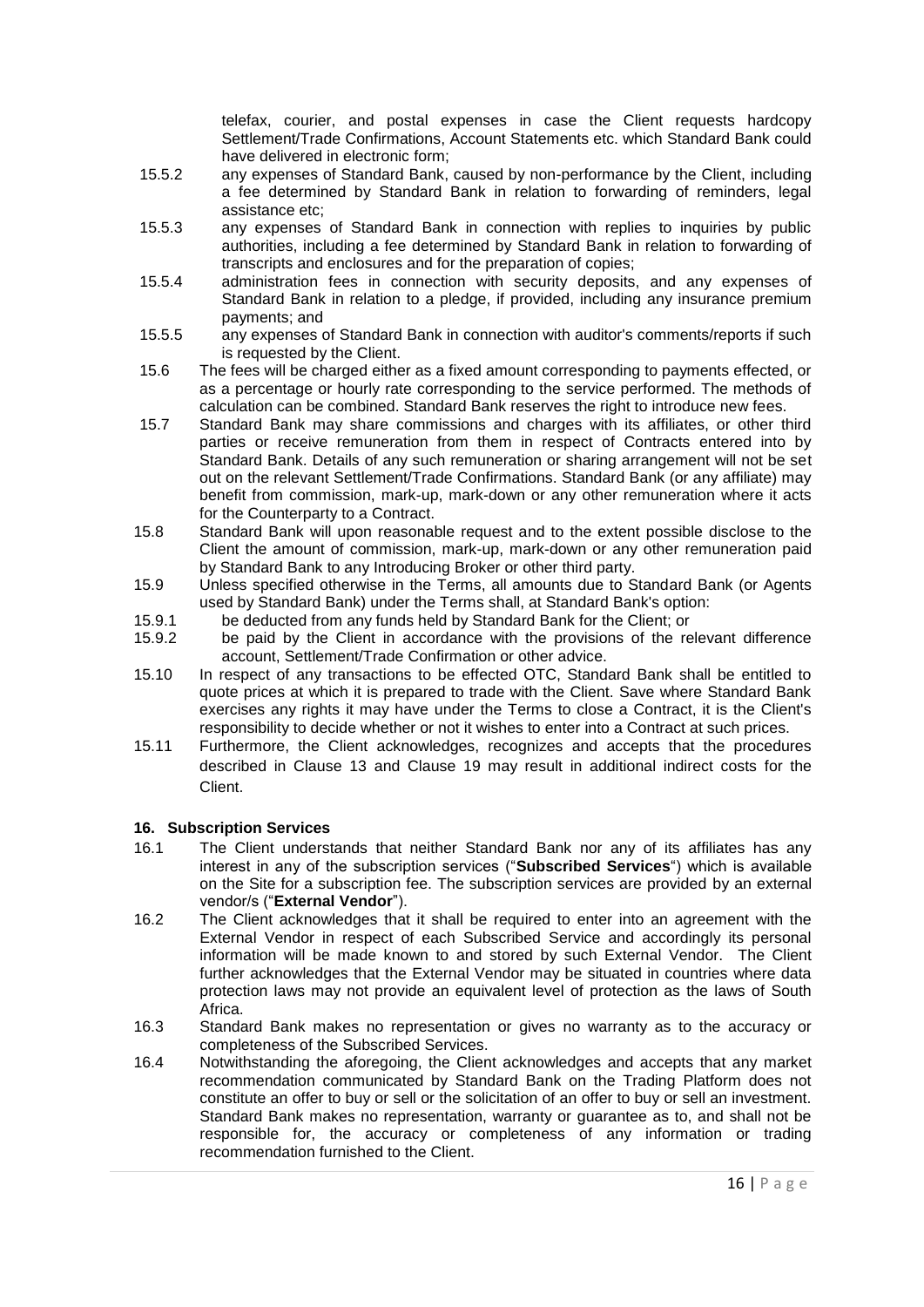- 16.5 The Client irrevocably authorizes Standard Bank to debit the fees in respect of the Subscribed Services charged by the External Vendor to the Account.
- 16.6 The Client shall notify Standard Bank in the event that he cancels or terminates the Subscribed Services and agrees that Standard Bank shall have no liability in respect of the fees debited to its Account prior to such notification.

# <span id="page-16-0"></span>**17. Interest and Currency Conversions**

- 17.1 Subject to the provisions below and save as otherwise agreed in writing, Standard Bank shall not be liable to:
- 17.1.1 pay interest to the Client on any credit balance in any of the Trading Accounts or on any other sum held by Standard Bank; or
- 17.1.2 account to the Client for any interest received by Standard Bank on such sums or in connection with any Contract.
- 17.2 The Client is only entitled to interest on the basis of the Client's positive Net Free Equity on the Main Trading Account and on a positive Account Value on any of the Trading Accounts (excluding the Main Trading Account) in accordance with the terms in the Commissions, Charges and Margin Schedule.
- <span id="page-16-1"></span>17.3 The Client is obliged to pay interest on the basis of the Client's negative Net Free Equity on the Main Trading Account and on a negative Account Value on any of the Trading Accounts (excluding the Main Trading Account) in accordance with the terms of the Commissions, Charges and Margin Schedule.
- 17.4 Standard Bank may vary such interest rates and/or thresholds for interest calculation without notice when changes are to the Client's advantage, or the grounds for changes are due to external circumstances beyond Standard Bank's control. Such circumstances include without limitation:
- 17.4.1 changes in the monetary or credit policies domestic or abroad that affect the general interest level in a way that is of importance to Standard Bank;
- 17.4.2 other changes in the general interest level, including in the money and bond markets, that is of importance to Standard Bank;
- 17.4.3 changes in the relationship with Standard Bank's Counterparties, which affect Standard Bank's cost structures.
- 17.5 Standard Bank may vary such interest rates on 1 (one) Business Day notice on the Website or by e-mail at Standard Bank's discretion, if:
- 17.5.1 market conditions, including competitive behavior, call for a change to Standard Bank conditions;
- 17.5.2 Standard Bank wishes to change its general commission, fee and pricing structure for commercial reasons; and/or
- 17.5.3 changes to significant particulars of the Client, based on which individual conditions were provided, occurs.
- 17.6 The Client is deemed to have accepted such changes if he does not, before the proposed date of their entry into force, notify Standard Bank that he does not accept them.
- 17.7 Standard Bank is entitled, but shall not in any circumstances be obliged, to convert:
- 17.7.1 any realised gains, losses, option premiums, commissions, interest charges and brokerage fees which arise in a currency other than the Client's base currency (i.e. the currency in which the Trading Account is denominated) to the Client's base currency;
- 17.7.2 any cash currency deposit to another cash currency deposit for the purpose of purchasing an asset denominated in a currency other than the Client's base currency;
- 17.7.3 any monies held by Standard Bank for the Client into such other currency as Standard Bank considers necessary or desirable to cover the Client's obligations and liabilities in that currency.
- 17.8 Whenever Standard Bank conducts currency conversions, Standard Bank will do so at such reasonable rate of exchange as Standard Bank selects. Standard Bank shall be entitled to add a mark-up to the exchange rates. The prevailing mark-up is defined in the Commissions, Charges and Margin Schedule.

## <span id="page-16-2"></span>**18. Pledge agreement**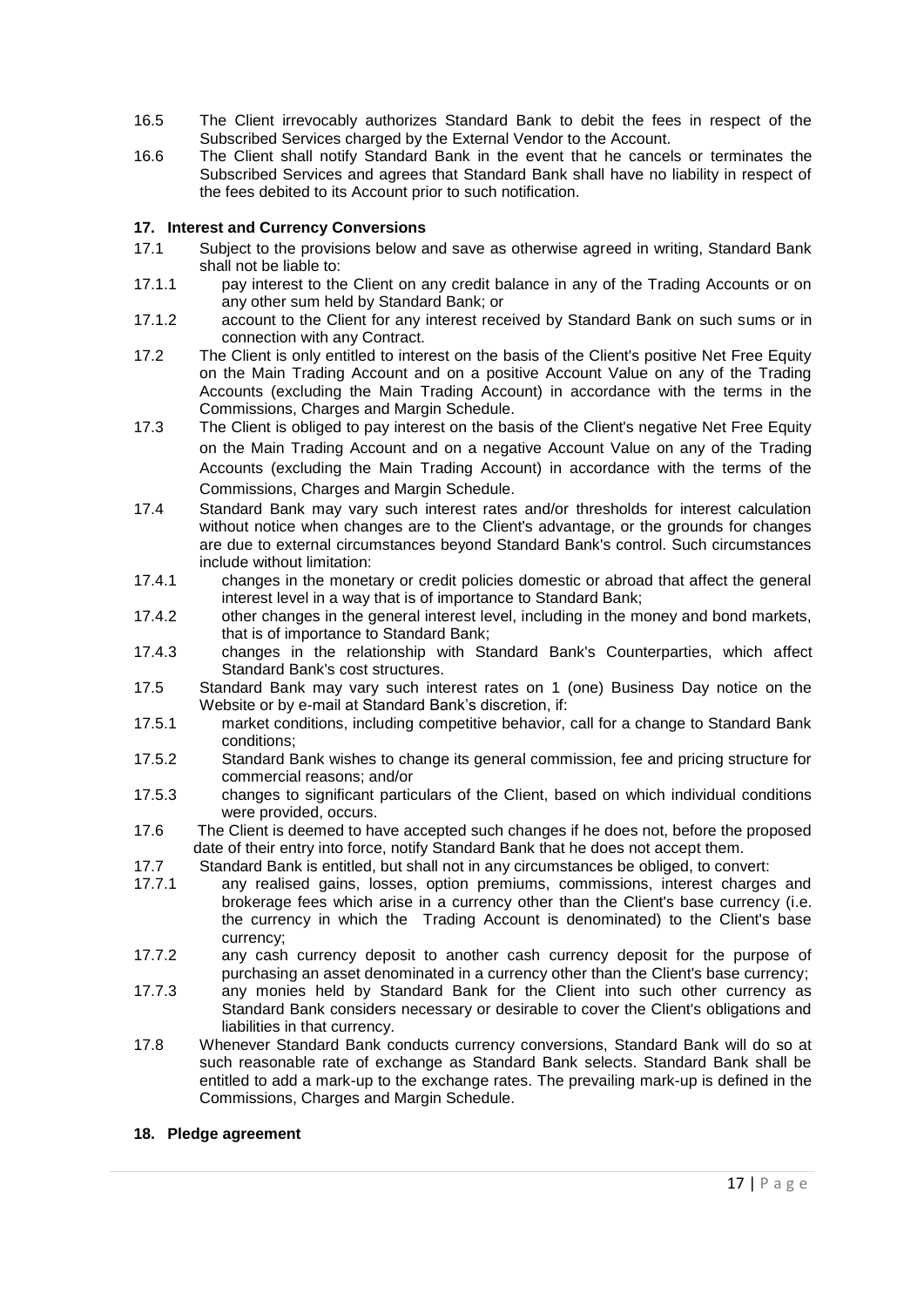- 18.1 Any and all Security transferred to Standard Bank by the Client or held by Standard Bank or by Standard Bank's Counterparties on behalf of the Client is pledged as a security for any liability that the Client has or may have to Standard Bank. Without limitation such Security shall comprise the credit balances on the Trading Accounts, the securities registered as belonging to the Client on Standard Bank's books, and the value of the Client's open positions with Standard Bank.
- 18.2 If the Client fails to fulfill any obligation under the Terms, Standard Bank is entitled to sell any pledged Security immediately without any notice or court action. Such sale shall take place by the means that Standard Bank in its reasonable discretion determines and at the price that Standard Bank in its reasonable discretion determines to be the best obtainable.

# <span id="page-17-0"></span>**19. Netting Agreement**

- 19.1 If on any date the same amounts are payable under the Terms by each party to the other in the same currency, then, each party's obligations to make payment of any such amount will be automatically satisfied by netting. If the amounts are not in the same currency, the amounts are converted by Standard Bank in accordance with the principles referred to in Clause [15.](#page-14-0)
- 19.2 If the aggregate amount that is payable by one party exceeds the aggregate amount that is payable by the other party, then the party by whom the larger aggregate amount is payable shall pay the excess to the other party and the obligations to make payment of each party will be satisfied and discharged.
- 19.3 If the Client, at any time during the Client relationship, has a negative cash balance in any of the Trading Accounts, Standard Bank is entitled but not obligated to net between the Trading Accounts. The Client shall bear all the charges and any other costs associated with such netting in accordance with the Commissions, Charges and Margin Schedule.
- 19.4 If the Client relationship is terminated according to Clause [29,](#page-23-0) the claims that the parties have against each other shall be finally discharged by means of netting (closed). The value of open Contracts shall be determined according to the principles set forth below and the final amount to be paid by one of the parties shall be the difference between the payment obligations of the parties.
- 19.5 Rates based on which the Contracts shall be closed shall be market rates applicable on the day on which Standard Bank decides to close the Contracts.
- 19.6 Standard Bank may at its reasonable discretion determine the rates by obtaining an offer from a Market Maker in the asset in question or by applying rates from electronic financial information systems.
- 19.7 When determining the value of the Contracts to be netted, Standard Bank shall apply its usual spreads and include all costs and other charges.
- 19.8 This netting agreement shall be binding towards the estate and creditors of the parties to the client relationship.

## **20. Aggregation and split**

20.1 Standard Bank is in accordance with the Best Execution Policy entitled to aggregate the Client's orders with the its own orders, orders of any of its affiliates and/or persons connected with Standard Bank including employees and other clients. Furthermore, Standard Bank may split the Client's orders when executing these. The orders will only be aggregated or split if Standard Bank reasonably believes it to be in the best interest of the Client. On some occasions aggregation and split of the Client's order may result in the Client obtaining a less favourable price than if the Client's orders had been executed respectively separately or mutually.

## **21. Conflicts of Interest**

21.1 Standard Bank, its affiliates or other persons or companies connected with Standard Bank may have an interest, relationship or arrangement that is material in relation to any transaction or Contract effected, or advice provided by Standard Bank, under the Terms, which may be in conflict or in competition with Client's interest. By accepting the Terms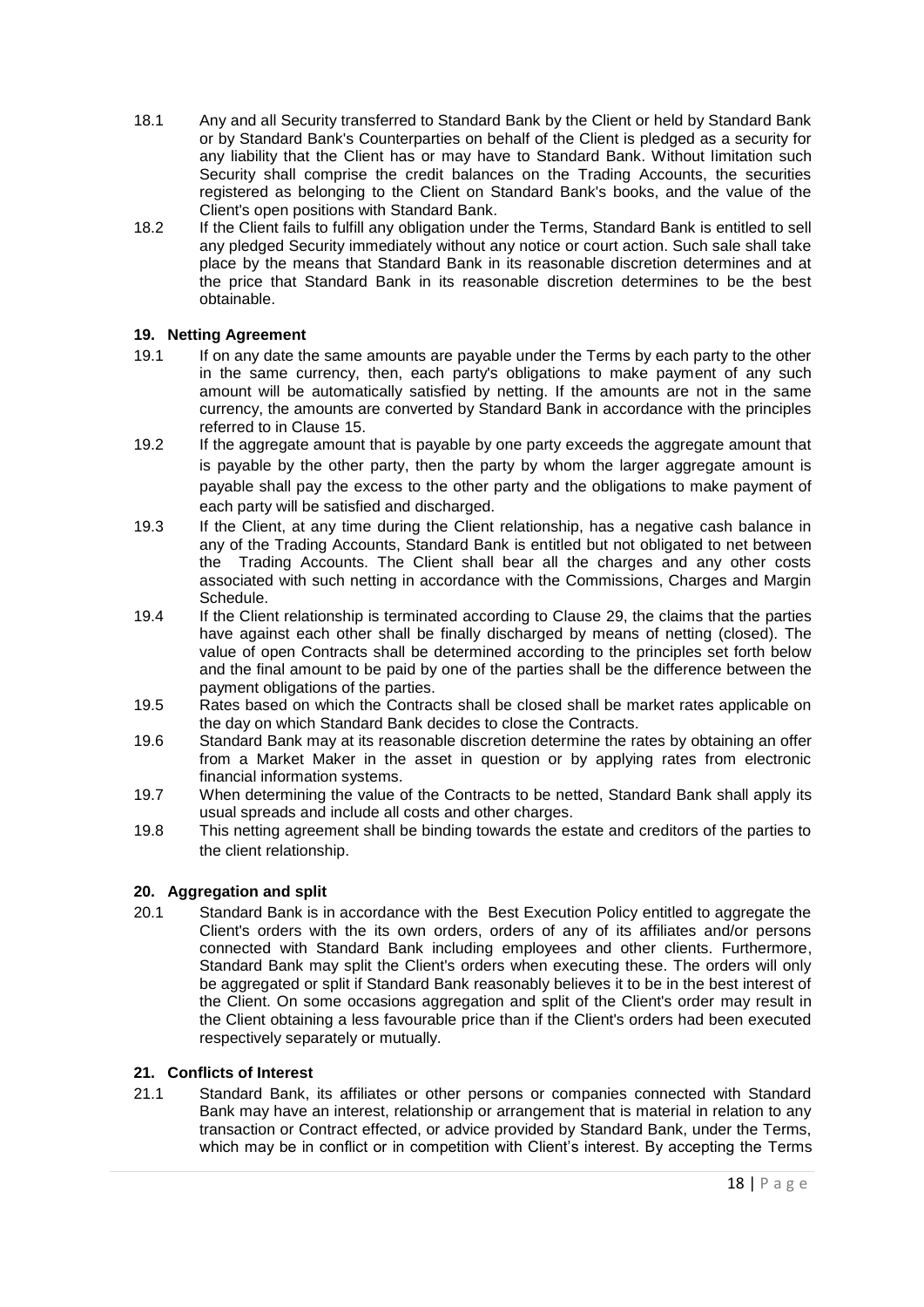and Standard Bank's Code of Ethics the Client agrees that Standard Bank may transact such business in terms of its conflict of interest policies and management procedures.

## **22. Standard Bank's Counterparties**

- 22.1 In order to give effect to the Client's instructions, Standard Bank may instruct a Counterparty selected at Standard Bank's discretion and Standard Bank shall do so where the transaction is to be subject to the rules of an exchange or market of which Standard Bank is not a member.
- 22.2 Standard Bank shall not be responsible for errors committed by such Counterparties.

# **23. Introducing Brokers**

- 23.1 The Client may have been referred to Standard Bank by an Introducing Broker. If so, Standard Bank shall not be responsible for any agreement made between the Client and the Client's Introducing Broker. The Client acknowledges that any such Introducing Broker will either be acting as an independent intermediary or an Agent for the Client and that no such Introducing Broker shall be authorised to make any representations concerning Standard Bank or Standard Bank's Services.
- 23.2 The Client is specifically made aware that the Client's agreement with its Introducing Broker may result in additional costs as Standard Bank may pay fees or commission to such person.
- 23.3 The Client is also specifically made aware that the Client's agreement with its Introducing Broker may result in additional costs for the Client because the Introducing Broker can deduct commissions and fees as well as price or interest/financing rate adjustments for any trade conducted on or allocated to the Trading Accounts either by the Introducing Broker or the Client.
- 23.4 If the Introducing Broker undertakes any deductions from the Client's Trading Account according to any agreement between the Client and the Introducing Broker, Standard Bank has no responsibility as to the existence or validity of such an agreement.
- 23.5 Standard Bank shall have no responsibility or liability to the Client in following the instructions given by the Introducing Broker. Standard Bank is under no obligation to supervise or otherwise know or review the payment instructions or any other acts, including but not limited to the trading, of the Introducing Broker.
- 23.6 The Client acknowledges and accepts that frequent transactions may result in a sum total of commissions, fees, price or interest/financing rate adjustments for trades conducted that may be substantial and not necessarily be offset by the net profits, if any, achieved from the relevant trades. The responsibility for correctly assessing whether the size of the total commissions, fees, price or interest/financing rate adjustments for trades conducted paid from the Client's account makes trading commercially viable, is the combined responsibility of the Client and the Introducing Broker. Standard Bank only acts as the intermediary, and therefore is not responsible for the size of the commissions and fees as well as price or interest rate paid by the Client.
- 23.7 Any commissions, fees, price or interest/financing rate adjustments for trades conducted may be shared between the Introducing Broker, Standard Bank and third parties according to the Introducing Broker's written instructions and/or at Standard Bank's discretion.

# <span id="page-18-0"></span>**24. Default and Default Remedies**

- 24.1 The provisions contained in this Clause supplement any other rights that Standard Bank or any of its affiliates have according to the Terms, including but not limited to the Pledge Agreement referred to in Clause [18,](#page-16-2) and furthermore any other rights Standard Bank has according to South African law.
- 24.2 Standard Bank reserves the right to retain, or make deductions from, any amounts which Standard Bank owes to or is holding for the Client if any amounts are due from the Client to Standard Bank or Standard Bank's affiliates.
- 24.3 The Client authorises Standard Bank, at Standard Bank's discretion, at any time and without notice, to sell, apply, set-off and/or charge in any manner any or all of the Client's property and/or the proceeds of any of the same of which Standard Bank or any of its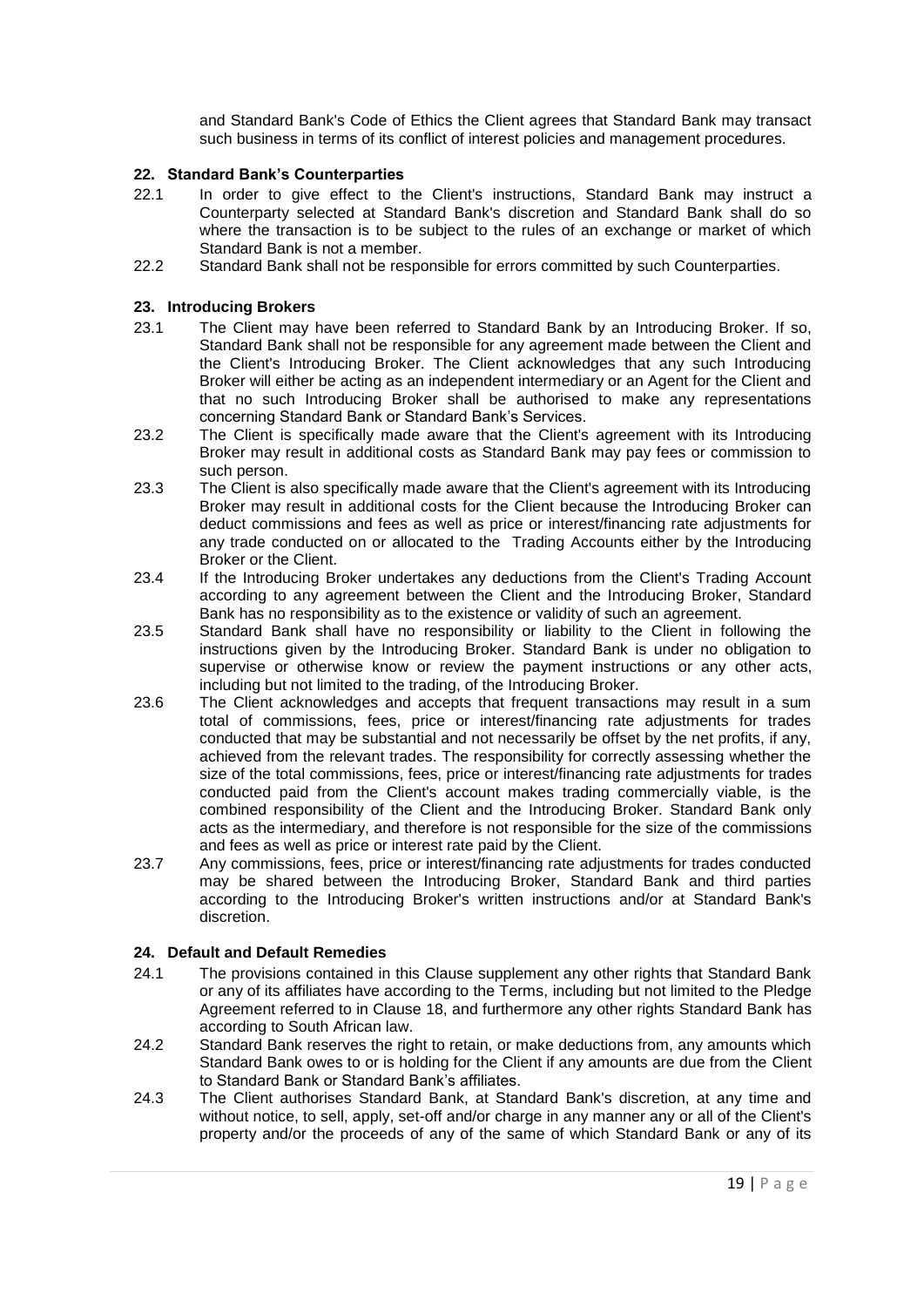affiliates or Agents has custody or control, in order to discharge any or all of the Client's obligations to Standard Bank or to Standard Bank's affiliates.

- 24.4 Each and any of the following events shall constitute an Event of Default in relation to all of a Client's Contracts, Margin Trades, securities and other business with Standard Bank (regardless of whether the Event of Default only relates to part of the business with Standard Bank):
- 24.4.1 if the Client fails to make any payment or fails to do any other act required under the Terms or by Standard Bank at its reasonable discretion;
- 24.4.2 if the Client fails to remit funds necessary to enable Standard Bank to take delivery under any Contract on the first due date;
- 24.4.3 if the Client fails to provide assets for delivery, or take delivery of assets, under any Contract on the first due date;
- 24.4.4 if the Client dies or becomes of unsound mind;
- 24.4.5 if an application is made in respect of the Client for any action pursuant to the South African Insolvency Act 24 of 1936 (as amended) or any equivalent act or successor act applicable to the Client or, if a partnership, in respect of one or more of the partners, or if a company, that a receiver, trustee, administrative receiver or similar officer is appointed;
- 24.4.6 if a petition is presented for the winding-up or administration of the Client;
- 24.4.7 if an order is made or a resolution is passed for the winding-up or administration of the Client (other than for the purposes of amalgamation or reconstruction with the prior written approval of Standard Bank);
- 24.4.8 if any distress, execution or other process is levied against any property of the Client and is not removed, discharged or paid within seven days;
- 24.4.9 if any security created by any mortgage or charge becomes enforceable against the Client and the mortgagee or chargee takes steps to enforce the security or charge;
- 24.4.10 if any indebtedness of the Client or any of its subsidiaries becomes immediately due and payable, or capable of being declared so due and payable, prior to its stated maturity by reason of default of the Client (or any of its subsidiaries) or the Client (or any of its subsidiaries) fails to discharge any indebtedness on its due date;
- 24.4.11 if the Client fails to fully comply with obligations under the Terms or any Contract, including refrains from complying with Margin requirements;
- 24.4.12 if any of the representations or warranties given by the Client are, or become, untrue;
- 24.4.13 if Standard Bank or the Client is requested to close a Contract (or any part of a Contract) by any regulatory agency or authority; or
- 24.4.14 if Standard Bank reasonably considers it necessary for its own protection or the protection of its affiliates.
- 24.5 Upon the occurrence of an Event of Default, Standard Bank shall at its discretion be entitled to:
- 24.5.1 sell or charge in any way any or all of the Client's collateral, assets and property which may from time to time be in the possession or control of Standard Bank or any of its affiliates or Agents or call on any guarantee, without any notice or court order. Sale of Security, assets and property shall take place by means that Standard Bank in its reasonable discretion determines and at the price that Standard Bank in its reasonable discretion determines to be the best obtainable;
- 24.5.2 buy or sell any Security, investment or other property where this is, or is in the reasonable opinion of Standard Bank likely to be, necessary in order for Standard Bank to fulfill its obligations under any Contract and the Client shall reimburse Standard Bank for the full amount of the purchase price plus any associated costs and expenses;
- 24.5.3 deliver any Security, investment or property to any third party, or otherwise take any action Standard Bank considers to be desirable in order to close any Contract;
- 24.5.4 require the Client immediately to close and settle a Contract in such manner as Standard Bank may in its reasonable discretion request;
- 24.5.5 to enter into any foreign exchange transaction, at such market rates and times as Standard Bank may determine, in order to meet obligations incurred under a Contract; 24.5.6 reinvoice all or part of any assets standing to the debit or credit of any Account (including commuting Standard Bank's or the Client's obligation to deliver an asset

into an obligation to pay an amount equal to the market value of the asset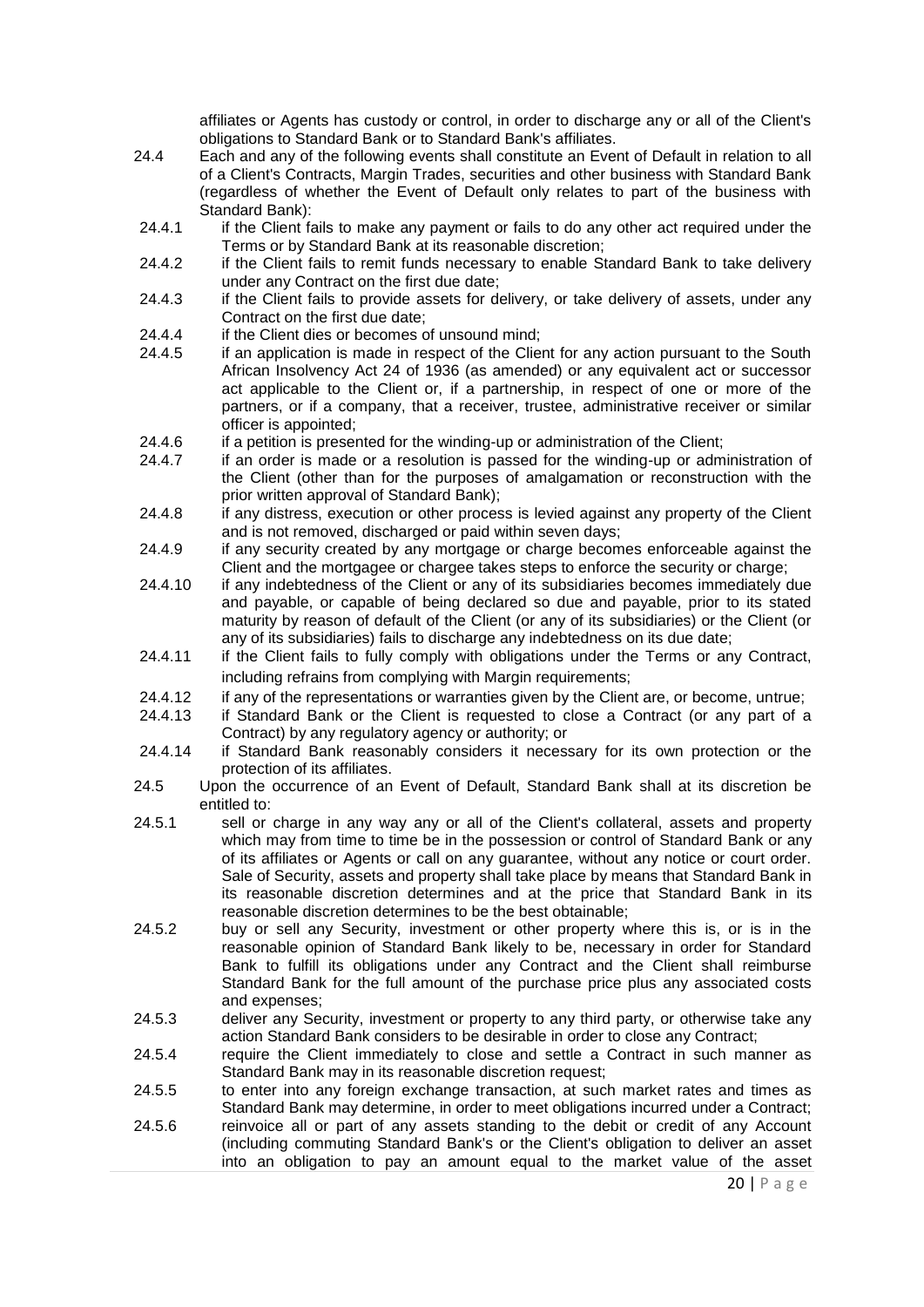(determined by Standard Bank at its reasonable discretion) on the date reinvoicing takes place); and

- 24.5.7 close-out all Contracts and net all the Client's and Standard Bank's obligations towards each other as of the date fixed by Standard Bank with effect to third parties.
- 24.6 The Client authorises Standard Bank to take any or all of the steps described in this Clause without notice to the Client and acknowledges that Standard Bank shall not be responsible for any consequences of it taking any such steps, unless Standard Bank has exercised gross negligence in connection herewith. The Client shall execute the documents and take the action as Standard Bank may request in order to protect the rights of Standard Bank and its affiliates under the Terms or under any agreement the Client may have entered into with Standard Bank's affiliates.
- 24.7 If Standard Bank exercises its rights to sell any Security or property of the Client under this Clause, it will effect such sale, without notice or liability to the Client, on behalf of the Client and apply the proceeds of sale in or towards discharge of any of the Client's obligations to Standard Bank or to Standard Bank's affiliates.
- 24.8 Without prejudice to Standard Bank's other rights under the Terms or under prevailing law, Standard Bank may, at any time and without notice, combine or consolidate any of the accounts maintained by the Client with Standard Bank or any of its affiliates and offset any and all amounts owed to, or by, Standard Bank or any of its affiliates in such manner as Standard Bank at its reasonable discretion may determine.

#### **25. Client Representations and Warranties**

- 25.1 The Client warrants and represents that:
- 25.1.1 it is not under any legal disability with respect to, and is not subject to any law or regulation which prevents its performance according to the Terms or any Contract or transaction contemplated by the Terms;
- 25.1.2 it has obtained all necessary consents and has the authority to operate according to the Terms (and if the Client is not an individual person, that it is properly empowered and has obtained necessary corporate or other authority pursuant to its constitutional and organisational documents);
- 25.1.3 subject to Clause [18,](#page-16-2) investments or other assets supplied by the Client for any purpose shall, subject to the Terms, at all times be free from any charge, lien, pledge or encumbrance and shall be beneficially owned by the Client;
- 25.1.4 it is in compliance with all laws to which it is subject including, without limitation, all tax laws and regulations, exchange control requirements and registration requirements; and
- 25.1.5 the information provided by the Client to Standard Bank is complete, accurate and not misleading in any material respect.
- 25.2 The above warranties and representations shall be deemed to be repeated each time the Client in the future for the duration of the client relationship provides instructions to Standard Bank.

## **26. Indemnity and limitations of liability**

- 26.1 The Client is obliged to compensate Standard Bank for all losses, taxes, expenses, costs and liabilities whatsoever (present, future, contingent or otherwise and including reasonable legal fees) which may be suffered or incurred by Standard Bank as a result of or in connection with:
- 26.1.1 the Client's breach of the Terms;<br>26.1.2 Standard Bank entering into any
- Standard Bank entering into any transaction or Contract; or
- 26.1.3 Standard Bank taking any of the steps which Standard Bank is entitled to take in an Event of Default;

unless and to the extent only that such losses, taxes, expenses, costs and liabilities are suffered or incurred as a result of Standard Bank's gross negligence or willful default.

- 26.2 This right to compensation shall survive any termination of the Client relationship.
- 26.3 **Standard Bank makes no warranty, express or implied, in respect of the Services. Standard Bank expressly disclaims any implied warranties of availability, fitness for a particular purpose, correctness, quality, accuracy, security, completeness, reliability, performance, timeliness, or pricing in respect of the Services. Standard Bank has no responsibility to maintain the Services or supply any corrections,**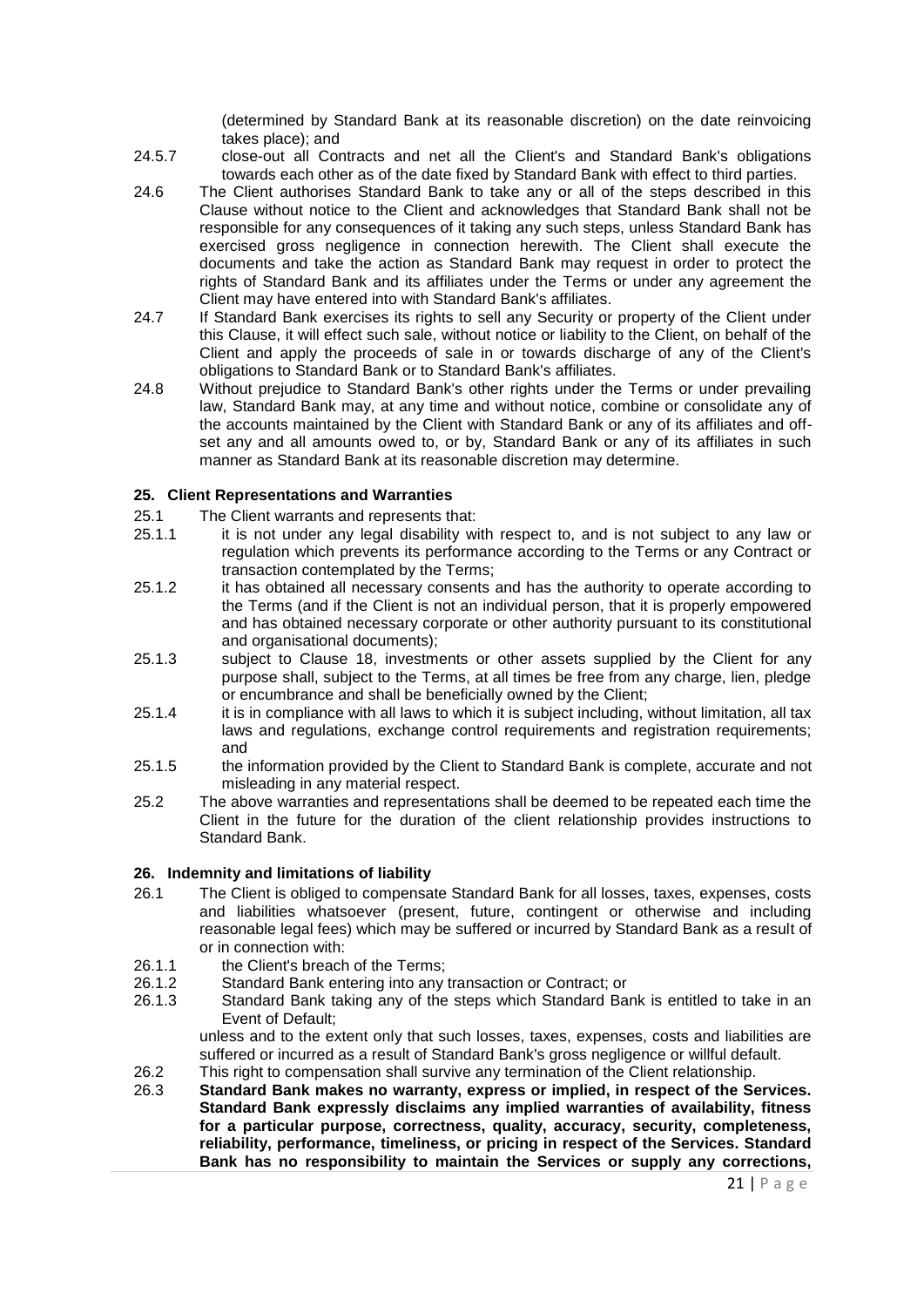**updates or releases in respect of the Services. Standard Bank is not soliciting any action based on the provision or use of the Services.**

- 26.4 **The Client acknowledges that Standard Bank's obligations in respect of the Services, including the availability, proper operation, security and proper performance and accuracy of the Services, do not constitute any guarantee or assurance as to the Services and are limited to an undertaking, on a best endeavours basis as can reasonably be expected from a professional provider of automated financial services.**
- <span id="page-21-0"></span>26.5 **Consequently and without prejudice to Clause [8](#page-8-0) Standard Bank its officers, affiliates, employees and agents shall not be liable in delict, contract, warranty or otherwise for any direct, indirect or consequential costs, damages, losses or liability, contingent or otherwise, suffered by the Client or any third party, which arises out of or is pursuant to**:
- **26.5.1 the correctness, quality, accuracy, security, completeness, reliability, performance, timeliness or pricing provided under the Services;**
- **26.5.2 any loss (including consequential and other indirect losses), expense, cost or liability (together referred to as "Loss") suffered or incurred by the Client as a result of or in connection with the provision of the Services unless and to the extent that such Loss is suffered or incurred as a result of Standard Bank's willful default;**
- **26.5.3 any Loss due to actions taken by Standard Bank according to its rights under the Terms,**
- **26.5.4 operational failures preventing the use of the Trading Platform;**
- **26.5.5 interruptions preventing the Client from accessing the Trading Platform;**
- **26.5.6 any failure to provide continuous access to the Services or for any interruption or disruption of Client's access or delays or omissions of the Services, including delays in processing any instruction which result in such instruction not being executed, arising from,** *inter alia***, a force majeure or other situations which are beyond the control of Standard Bank, interruption of the Service by Standard Bank in the case of a risk of abuse of, or unauthorised access to, the Service by third parties or any other situation that constitutes, in the sole opinion of Standard Bank, a risk to the security or the accuracy of the Service, volatile market conditions, market disruption, unavailability of pricing or funds for a transaction, overload or shutting down of markets or stock exchanges;**
- **26.5.7 the failure of any internet connection or communication service to provide or maintain the Client's access to the Services;**
- **26.5.8 any erroneous communications between Standard Bank and the Client.**
- **26.5.9 use of the internet and e-mail as means of communication; or**
- **26.5.10 loss or damage caused by matters relating to the Client's own computer systems.**
- 26.6 Standard Bank will not be liable in delict, contract, warranty or otherwise for any loss of profits or anticipated savings (in either case, whether direct or indirect) or any direct, indirect or consequential damages which the Client may incur or experience because it has entered into these Terms or relied on the Services, even if Standard Bank knows of the possibility of such losses or damages.
- 26.7 Standard Bank shall have no responsibility to inform the Client of any difficulties it or other third parties experience concerning use of the Services or to take any action in connection with those difficulties.
- 26.8 The Client acknowledges, recognizes and accepts that any market recommendation and any information communicated by Standard Bank does not constitute an offer to buy or sell or the solicitation of an offer to buy or sell a Contract and that such recommendation and information, although based upon information from sources believed by Standard Bank to be reliable, may be based solely on a broker's opinion and that such information may be incomplete and may be unverified and unverifiable. Standard Bank makes no representation, warranty or guarantee as to, and shall not be responsible for, the accuracy or completeness of any information or trading recommendation furnished to the Client.
- 26.9 The Client understands that neither Standard Bank nor any provider of data on the Trading Platform guarantees or makes any warranty of any kind, express or implied,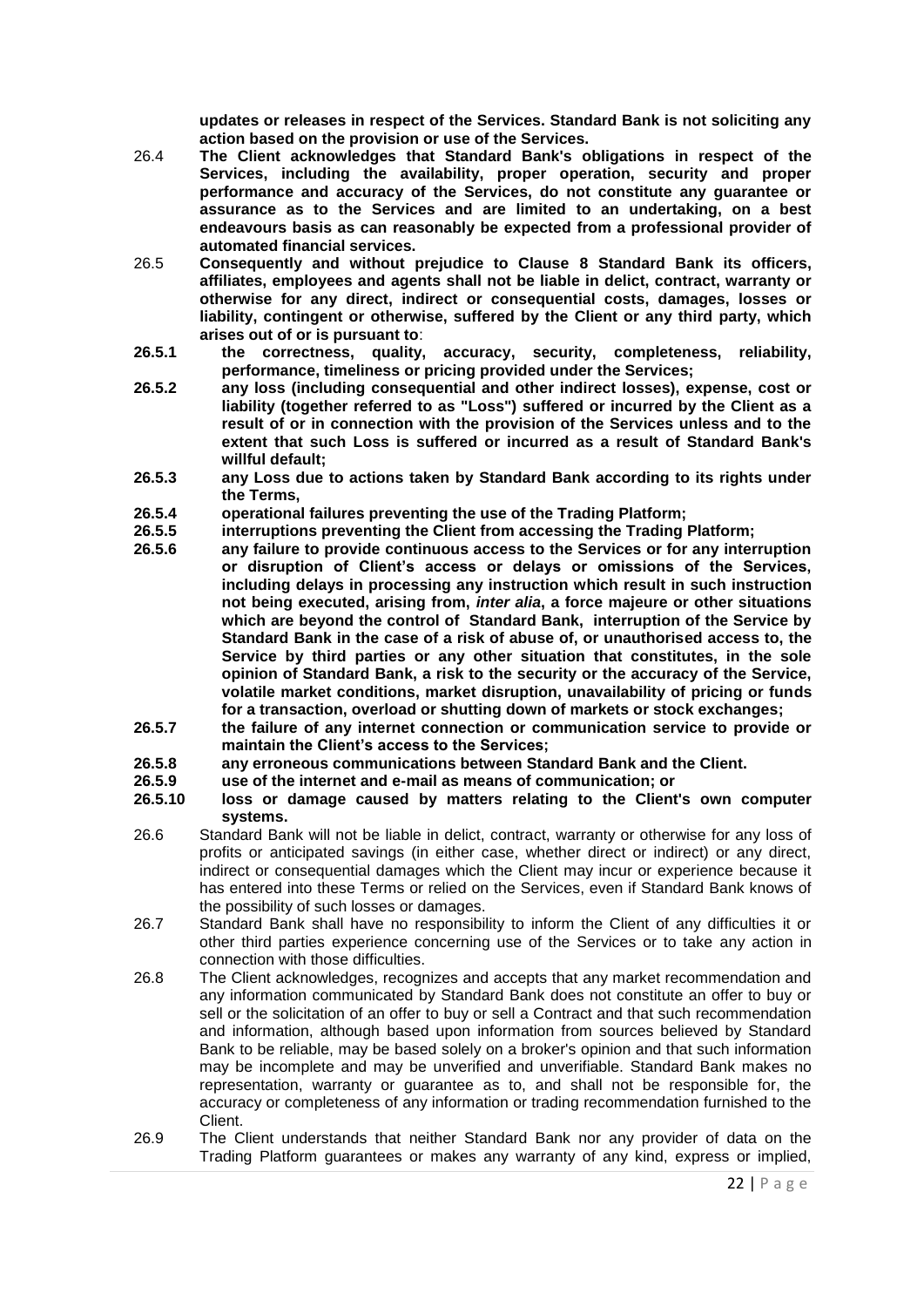regarding timelines, sequence, accuracy or completeness of any data on the Trading Platform. The Client agrees that Standard Bank and any provider of data are not liable for any losses (including lost opportunity or profits) arising out of or relating to (i) any inaccuracy, defect or omission in the data, (ii) any error or delay in the transmission of the data, or (iii) interruption in any such data and accordingly indemnifies and holds Standard Bank and any provider of data harmless against any loss, damage or cost.

26.10 **The Client indemnifies, protects, and holds harmless Standard Bank and its officers, affiliates, employees and agents from and against any and all losses, liabilities, judgments, actions, proceedings, claims, damages, costs (including attorney's fees) resulting from or arising out of the use of the Services by the Client or the Client's authorised representatives, including any breaches of the security of the Services (including any access or entry into any of its other systems not covered by these Terms), caused directly or indirectly by the Client, the Client's officers, affiliates, employees or agents or the Client's authorised representatives.**

# **27. Confidentiality and Standard Bank's disclosure of information**

- 27.1 Neither party shall disclose any information relating to the business, investments, finances or other matters of a confidential nature of the other party of which it may in the course of its duties or obtain possession of, and each party shall use all reasonable endeavours to prevent any such disclosure. However, this shall not apply if a party is obliged hereto due to prevailing legislation, or to a legislative or supervising authority, or to another person who according to the law is entitled to demand disclosure, or in order to enable the party sufficiently to fulfill its obligations pursuant to these Terms.
- 27.2 By accepting the Terms the Client authorises Standard Bank to disclose such information relating to the Client as may be required by any law, rule or regulatory authority, including any applicable Market Rules, without prior notice to the Client. Furthermore, Standard Bank may disclose requested and relevant information relating to the Client to third parties in or outside South Africa in order to facilitate the transfer of funds initiated by Client.
- 27.3 By accepting the Terms the Client permits Standard Bank to transfer personal information about the Client submitted to or collected by Standard Bank with any legal entity within the Standard Bank Group. The Standard Bank Group may transfer such personal information for the purposes of complying with regulatory matters, providing and performing investment advice, investment services, and other services which Standard Bank offers, conducting marketing, and managing the client relationship. Such personal information may be transferred to Standard Bank Group companies in countries where data protection laws may not provide an equivalent level of protection to the laws of South Africa. Furthermore, Standard Bank may share such personal information with a third party agency working on behalf of Standard Bank with the purpose of performing client analysis for the use of Standard Bank's sales and marketing and with any Introducing Broker working on behalf of Standard Bank for the purpose of completing the due diligence and approving of account applications.
- 27.4 The Client's personal information will be stored no longer than necessary to carry out the purposes listed in the Terms. The Client has the right to request correction, supplementation, deletion, or blocking of such personal information if inaccurate, incomplete, or irrelevant for the purposes of the processing or if processed in any other way that is unlawful. In certain circumstances, the Client may also have the right to object for legitimate reasons to the processing of such personal data in accordance with the procedures set forth in the applicable data protection regulations and to seek other legal remedies available in connection with the processing of such personal information.

## **28. Amendments**

28.1 Standard Bank is entitled to amend the Terms in favour of the Client without notice. Changes not in the Client's favour may take place at any time by giving a notice of minimum of 14 (fourteen) calendar days. Standard Bank will provide the notice to the Client by publication on the Website or by e-mail at Standard Bank's discretion. The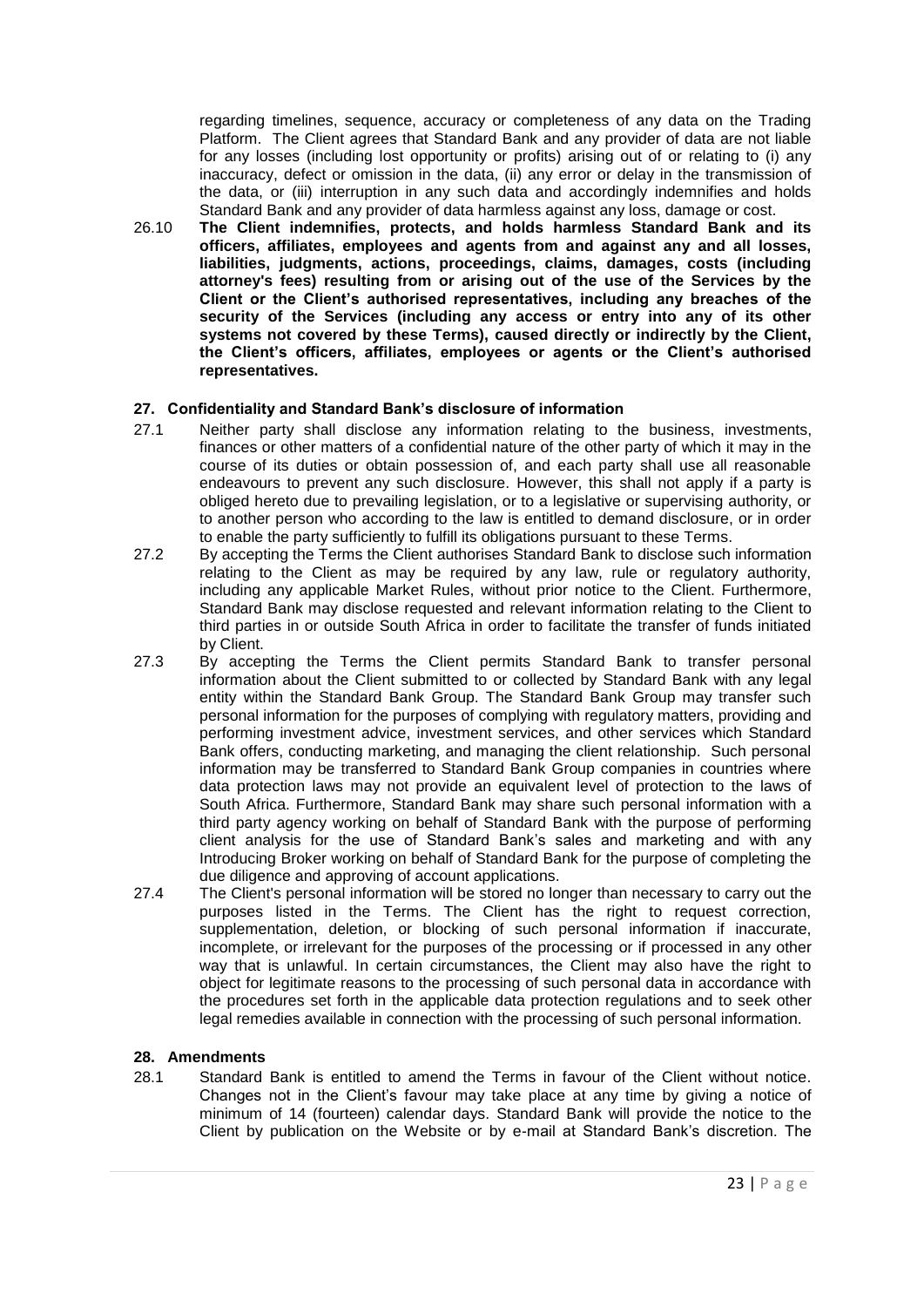Client is deemed to have accepted such changes if he does not, before the proposed date of their entry into force, notify Standard Bank that it does not accept them.

## <span id="page-23-0"></span>**29. Termination**

- 29.1 The Client relationship shall remain in force until terminated.
- 29.2 The Client is entitled to terminate the Client relationship immediately by giving written notice to Standard Bank. Standard Bank is entitled to terminate the Client relationship immediately by giving notice. Standard Bank will provide the notice to the Client by publication on the Website or by e-mail at Standard Bank's discretion. Termination shall not affect any accrued rights and obligations.
- 29.3 On termination, Standard Bank and the Client undertake to complete all Contracts that are already entered into or under execution and the Terms shall continue to bind both parties in relation to such transactions. Standard Bank is entitled to deduct all amounts due to it before transferring any credit balances on any of the Trading Accounts to the Client and it is entitled to postpone such transferring until any and all Contracts between Standard Bank and the Client are closed. Furthermore, Standard Bank is entitled to require the Client to pay any charges incurred in transferring the Client's investments.
- 29.4 Any termination of the Client relationship and these Terms shall not affect any warranties, undertakings or indemnities given by the Client in terms hereof, which shall remain in full force and effect.
- 29.5 In the event that the Client has multiple Trading Accounts, it shall be entitled to provide instructions to Standard Bank to effect closure of any of the Trading Accounts, subject to Standard Bank deducting all amounts due to it and ensuring that any and all Contracts between Standard Bank and the Client are closed under the respective Trading Account. Standard Bank is entitled to require the Client to pay any charges incurred in transferring the Client's investments from the said Trading Account.

#### **30. Complaints and Disputes**

- 30.1 In case the Client has raised a question or a problem with the account executive or another employee of Standard Bank without receiving a satisfactory answer, the Client is entitled to call the Compliance Department in Standard Bank as provided in the statutory disclosure document as published on the Website. The Compliance Department hereafter investigates and answers the complaint.
- 30.2 Without prejudice to any of Standard Bank's other rights under the Terms, in case of a dispute between the Client and Standard Bank over a Margin Trade or alleged Margin Trade or any instruction relating to a Margin Trade, Standard Bank is entitled at its reasonable discretion and without notice to close any such Margin Trade or alleged Margin Trade if Standard Bank reasonably believes such action to be desirable for the purpose of limiting the maximum amount involved in the dispute. Standard Bank shall not be responsible to the Client in connection with any subsequent fluctuations in the level of the relevant Margin Trade. If Standard Bank closes a Margin Trade under this Clause such action shall be without prejudice to Standard Bank's right to contend that such Margin Trade had already been closed by Standard Bank or was never opened by the Client. Standard Bank shall take reasonable steps to inform the Client that Standard Bank has taken such action as soon as practicable after doing so. Where Standard Bank closes a Margin Trade or alleged Margin Trade in accordance with this Clause, the closing shall be without prejudice to the Client's rights to open a new Margin Trade, provided that such Margin Trade is opened in accordance with the Terms. When calculating margin or other funds required for such Margin Trade, Standard Bank is entitled to do so on the basis that Standard Bank's view of the disputed events or instructions is correct.

## **31. Notices**

31.1 The address the Client supplies on the online application form, or such other address that the Client may stipulate in writing, is the chosen address where notices may be given and documents in legal proceedings may be served. Standard Bank's chosen address for such purposes is East Wing, 1<sup>st</sup> Floor, 30 Baker Street, Rosebank, Republic of South Africa, 2196 (physical address) and P O Box 61309, Marshalltown, Johannesburg, Republic of South Africa, 2107 (postal address) for attention of Head: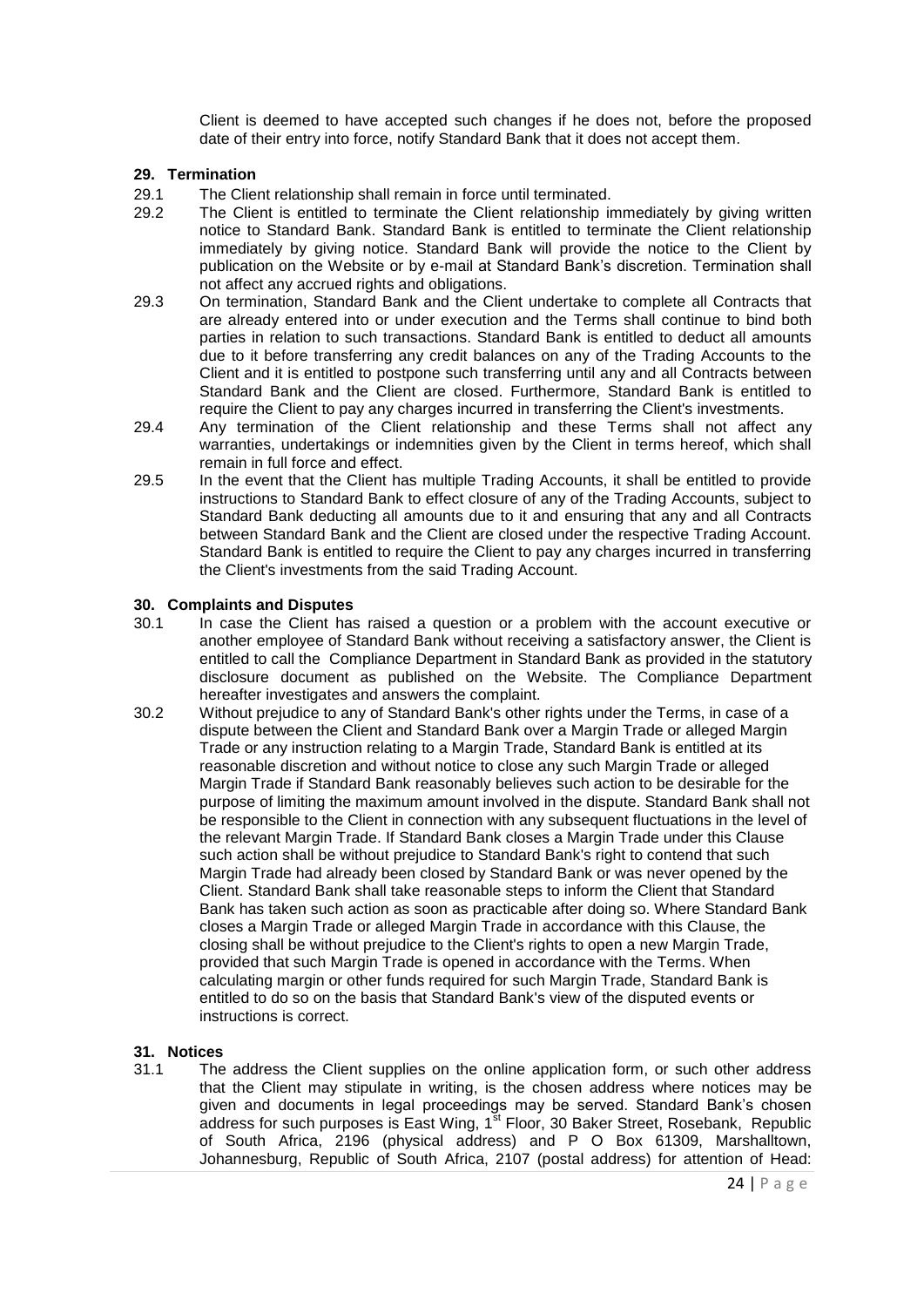Webtrader Operations, Global Markets or any subsequent address (physical and/ or postal) as advised to the Client.

- 31.2 Any notice given in terms hereof, by either the Client or Standard Bank, will be in writing and deemed, unless the contrary is proved, to have been received
- 31.2.1 on the date it was delivered by hand if between 08:00 and 17:00 South African time on a Business Day;
- 31.2.2 14 (fourteen) Business Days after posting;<br>31.2.3 on the date shown on a fax transmission
- 31.2.3 on the date shown on a fax transmission confirmation if transmitted between 08:00 and 17:00 South African time on a Business Day.

## **32. Governing law and choice of jurisdiction**

- 32.1 The Client relationship and Terms are subject to and shall be construed in accordance with South African law as the sole and exclusive governing law.
- 32.2 The Client and Standard Bank hereby consent to the non-exclusive jurisdiction of the High Court of South Africa (Gauteng Local Division, Johannesburg or any successor to that division) in respect of disputes regarding the client relationship and the Terms and any and all dealings between the Client and Standard Bank. However, Standard Bank reserves the right to commence proceedings in any competent court and jurisdiction that it may find suitable, including but not limited to jurisdictions in which the Client is a citizen or resident and jurisdictions in which the Client possesses assets.
- 32.3 This Clause shall survive any termination of the Client relationship.

# **33. Miscellaneous**

- 33.1 If at any time any provision of the Terms is or becomes illegal, invalid or unenforceable in any respect under the law of any jurisdiction, neither the legality, validity or enforceability of the remaining provisions of the Terms under the law of that jurisdiction nor the legality, validity or enforceability of such provision under the law of any other jurisdiction shall be in any way affected.
- <span id="page-24-0"></span>33.2 Standard Bank shall not be liable to the Client for any failure, hindrance or delay in performing its obligations under the Terms where such failure, hindrance or delay arises directly or indirectly from circumstances beyond its reasonable control. Such force majeure events shall include without limitation any technical difficulties such as telecommunications failures or disruptions, non-availability of Standard Bank's website e.g. due to maintenance downtime, declared or imminent war, revolt, civil unrest, catastrophes of nature, statutory provisions, measures taken by authorities, strikes, lockouts, boycotts, or blockades, notwithstanding that Standard Bank is a party to the conflict and including cases where only part of Standard Bank's functions are affected by such events.
- 33.3 If the Client's combined exposure in one or more margin trades reaches a level which in case of an adverse market development - may lead to a significant deficit not covered by the Client's deposits and/or margin with Standard Bank, Standard Bank may in its reasonable sole discretion shall be entitled but not be obligated to (i) increase the margin requirements and/or (ii) reduce the Client's exposure by closing one or more or all of the Client's open positions in any and/or all of the Trading Accounts. Notwithstanding the aforegoing, Standard Bank has the right, acting in its sole discretion and without providing reasons thereto, to increase its margin requirements in respect of the Client,
- 33.4 Furthermore, Standard Bank is entitled in its reasonable opinion to determine that an emergency or an exceptional market condition has occurred. Such conditions shall include, but are not limited to, the suspension or closure of any market or the abandonment or failure of any event to which Standard Bank relates its quote or the occurrence of an excessive movement in the level of any Margin Trade and/or underlying market or Standard Bank's reasonable anticipation of the occurrence of such a movement. In such cases Standard Bank may increase its margin requirements, reduce the Client's exposure, close any or all of the Client's open Margin Trades and/or suspend trading.
- 33.5 The Client may not assign its rights or delegate any of the Client's obligations under the Terms or according to any Contract to others whereas Standard Bank may assign its rights or delegate its obligations to any regulated financial institution.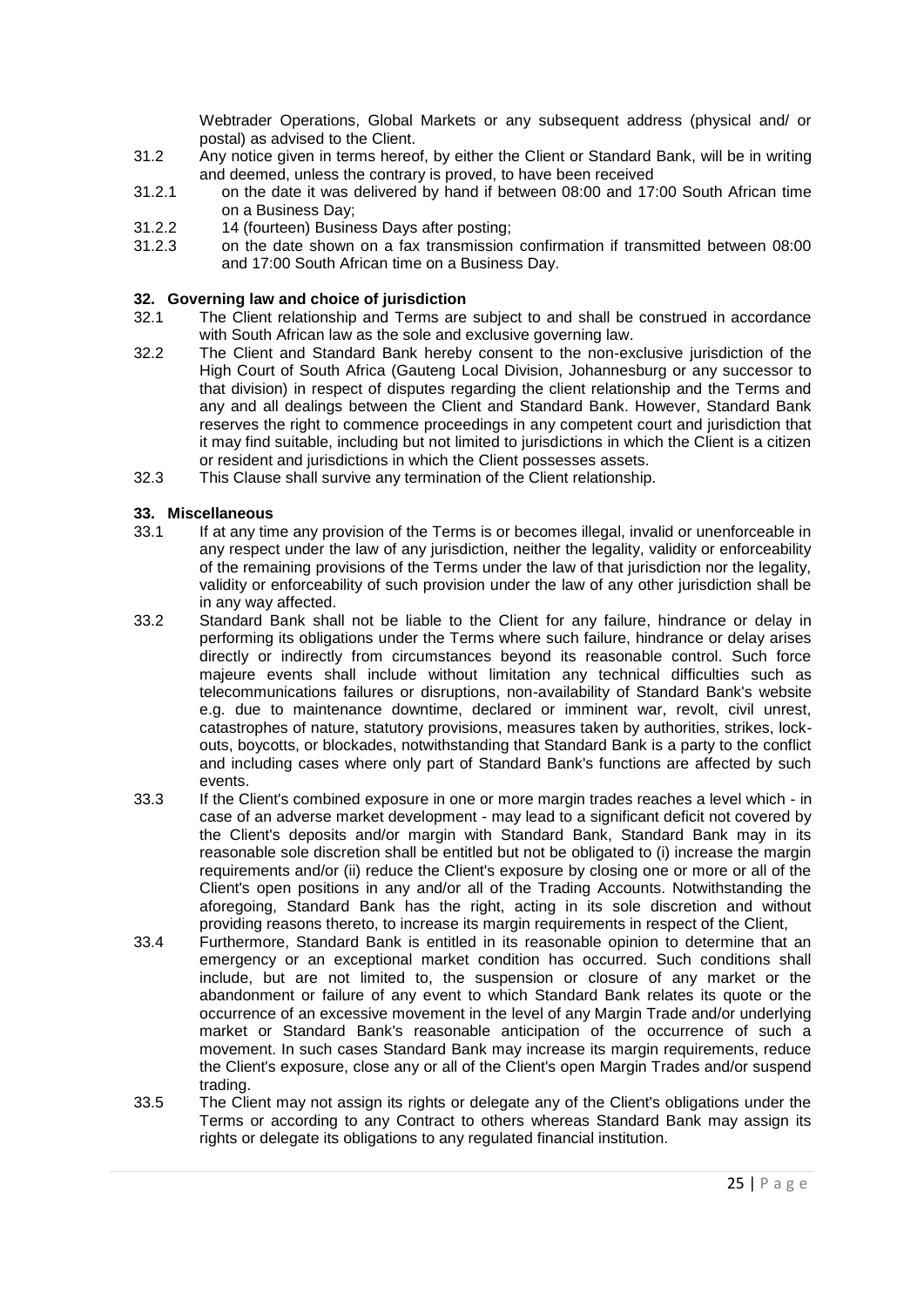- 33.6 For various investments, instruments and groups of Clients, Standard Bank may provide additional business terms. The Client acknowledges, understands and accepts that:
- 33.6.1 such business terms made available to Clients shall constitute an addition to the Terms; and
- 33.6.2 the Client should not undertake any transaction unless the business terms applicable for such investment, instrument or group of Clients have been understood and accepted.

Transactions undertaken by the Client notwithstanding above, shall be deemed as had this sub-clause indeed been complied with.

- 33.7 The rights and remedies contained in the Terms are cumulative and not exclusive of any rights or remedies provided by law.
- 33.8 No delay or omission on the part of Standard Bank in exercising any right, power or remedy provided by law or under the Terms, or partial or defective exercise thereof, shall:
- 33.8.1 impair or prevent further or other exercise of such right, power or remedy; or
- 33.8.2 operate as a waiver of such right, power or remedy.
- 33.9 No waiver of any provision or right in the Terms shall (unless expressly agreed in writing by the waiving party) be construed as a waiver of a future breach of the same clause or as authorising a continuation of the particular breach.
- 33.10 The Client hereby ratifies all transactions with Standard Bank effected prior to the Client's acceptance of the Terms and agrees that the rights and obligations of the Client in respect thereto shall be governed by the Terms.
- 33.11 By accepting the Terms on behalf of a corporation or other legal entity, the person accepting or signing the Terms represents and warrants that he/she is authorised to act on behalf of such corporation or legal entity and to bind the same to the Terms and all obligations arising hereunder. If at a later stage it becomes apparent that the signatory was not duly authorised to bind the corporation or legal entity, Standard Bank will have the right to seek restitution from this person. Furthermore, the signatory shall indemnify Standard Bank against all liabilities, losses, damages, costs and expenses in relation to any claims or actions brought against Standard Bank as a result of the signatory holding out to be authorised to act and bind any such corporation or legal entity.
- 33.12 Client shall be able to communicate with Standard Bank in English or any other language as Standard Bank may offer from time to time. Standard Bank will communicate with the Client in English or any other language agreed between the parties.
- 33.13 Standard Bank or third parties may have provided the Client with translations of the Terms. The original English version shall be the only legally binding version for the Client and Standard Bank. In case of discrepancies between the original English version and other translations in the Client's possession, the original English version provided by Standard Bank on the Website shall prevail.
- 33.14 The Client accepts that Standard Bank's call centre may be closed on significant public holidays as published and notified on the Website.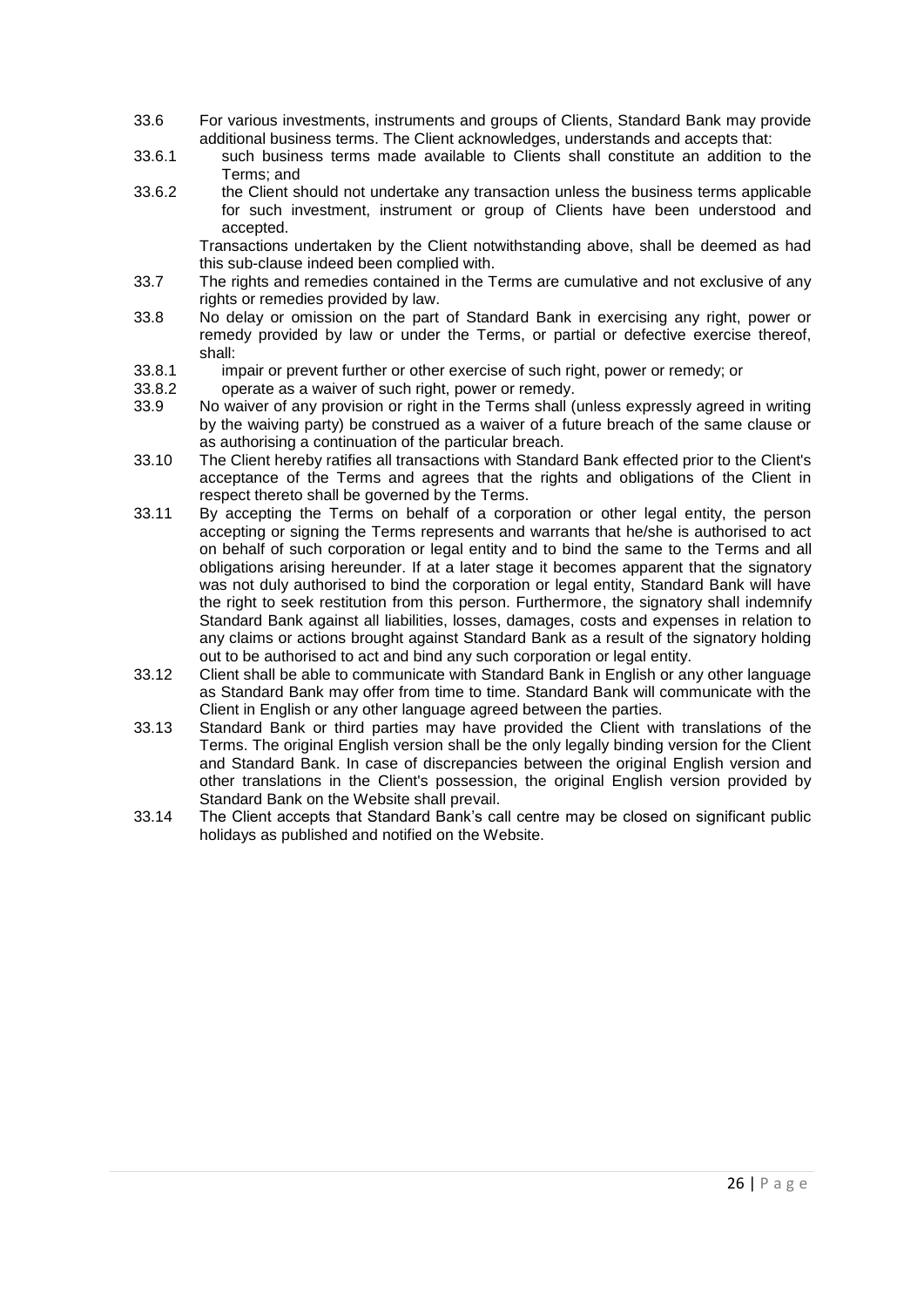#### **Risk disclosure statement for trades in foreign exchange and derivatives**

This brief statement, which constitutes an addition to the Terms, does not disclose all of the risks and other significant aspects of trading foreign exchange and derivatives. In consideration of the risks, you should enter into transactions with the mentioned products only if you understand the nature of the contracts and the contractual legal relationship into which you are entering and the extent of your exposure to risk. Transactions in foreign exchange and derivatives are not suitable for many members of the public. You should carefully consider whether transacting is appropriate for you in light of your experience, objectives, financial resources and other relevant circumstances.

#### **Foreign Exchange and Derivatives**

#### *1 Effect of "Leverage" or "Gearing"*

Transactions in foreign exchange and derivatives carry a high degree of risk. The amount of initial margin may be small relative to the value of the foreign exchange or derivatives contract so that transactions are "leveraged" or "geared". A relatively small market movement will have a proportionately larger impact on the funds you have deposited or will have to deposit; this may work against you as well as for you. You may sustain a total loss of initial margin funds and any additional funds deposited with Standard Bank to maintain your position. If the market moves against your position and/or margin requirements are increased, you may be called upon to deposit additional funds on short notice to maintain your position. Failing to comply with a request for a deposit of additional funds, may result in closure of your position(s) by Standard Bank on your behalf and you will be liable for any resulting loss or deficit.

#### *2 Risk-reducing Orders or Strategies*

The placing of certain orders (e.g. "stop-loss" orders, where permitted under local law, or "stop-limit" orders), which are intended to limit losses to certain amounts, may not be adequate given that markets conditions make it impossible to execute such orders, e.g. due to illiquidity in the market. Strategies using combinations of positions, such as "spread" and "straddle"' positions may be as risky as taking simple "long" or "short" positions.

#### **Additional risks common to foreign exchange and derivative transactions**

#### *3 Terms and Conditions of Contracts*

You should ask your advisor about the terms and conditions of the Contracts entered into and information on associated obligations (e.g. the circumstances under which you may become obligated to make or take delivery of the underlying interest of a futures contract). Under certain circumstances the specifications of outstanding contracts may be modified by the exchange or clearing house to reflect changes in the underlying interest.

#### *4 Suspension or Restriction of Trading and Pricing Relationships*

Market condition (e.g. illiquidity) and/or the operation of the rules of certain markets (e.g., the suspension of trading in any contract or contract month because of price limits or "circuit breakers") may increase the risk of loss by making it difficult or impossible to effect transactions or close/ offset positions.

Normal pricing relationships between the underlying asset and a derivative do not always exist. The absence of an underlying reference price may make it difficult to judge "fair" value.

#### *5 Deposited Cash and Property*

You should familiarize yourself with the protections accorded to the Security you deposit by way of money or other assets in domestic and foreign transactions, particularly in the event of an insolvency or bankruptcy. The extent to which you may recover your money or other assets is governed by the legislation and local rules in the country at which location the counterparty acts.

#### *6 Commission and Other Charges*

Before you begin to trade, you should obtain a clear explanation of all commission, fees and other charges for which you will be liable. These charges will affect your net profit or loss.

#### *7 Transactions In Other Jurisdictions*

Transactions on markets in other jurisdictions, including markets formally linked to a domestic market, may expose you to additional risk. Such markets may be subject to regulation, which may offer different or diminished investor protection. Your local regulatory authority will be unable to compel the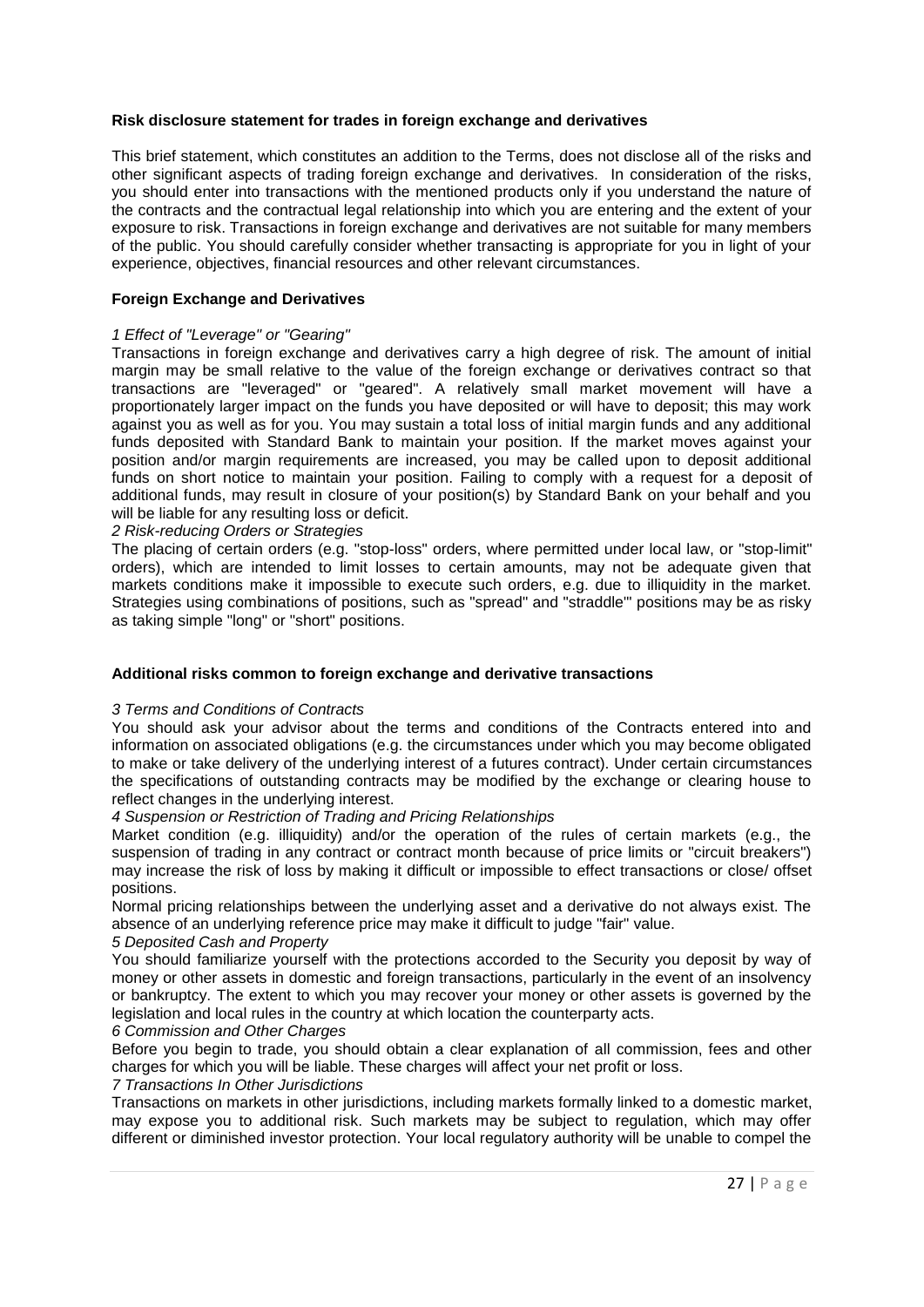enforcement of the rules of regulatory authorities or markets in other jurisdictions where your transactions have been effected.

#### *8 Currency Risks*

The profit or loss in transactions in foreign currency denominated contracts in another currency than your account currency will be affected by fluctuations in currency rates where there is a need to convert from the currency denomination of the contract to the account currency.

#### *9 Trading Facilities*

Most open outcry and electronic trading facilities are supported by computer-based component systems for the order-routing, execution, matching, registration or clearing of trades. As with all facilities and systems, they are vulnerable to temporary disruption or failure. Your ability to recover certain losses may be subject to limits on liability imposed by the system provider, the market, the clearing house and/or member firms. Such limits may vary and you should ask your advisor for details in this respect.

#### *10 Electronic Trading*

Trading on an electronic trading system may differ not only from trading in an open-outcry market but also from trading on other electronic trading systems. If you undertake transactions on an electronic trading system, you will be exposed to risks associated with the system including the failure of hardware and software. The result of any system failure may be that your order is either not executed according to your instructions, is not executed at all and a lack of capability to keep you informed continuously about your positions and fulfillment of the margin requirements.

#### *1 Off-Exchange Transactions*

In some jurisdictions firms are permitted to effect off-exchange transactions. The party with which you deal may be acting as your counterpart to the transaction. It may be difficult or impossible to liquidate an existing position, to assess the value, to determine a fair price or to assess the exposure to risk. For these reasons, these transactions may involve increased risks. Off-exchange transactions may be less regulated or subject to a separate regulatory regime. Before you undertake such transactions, you should familiarize yourself with applicable rules and attendant risks.

# **General Disclosure of the nature of potential conflicts of interest and sources**

Standard Bank hereby identifies and discloses a range of circumstances which may give rise to a conflict of interest and potentially but not necessarily be detrimental to the interests of one or more Clients. Such a conflict of interest may arise if Standard Bank, or any person directly or indirectly controlled by Standard Bank or a Client, is likely to make a financial gain, or avoid a financial loss, at the expense of a Client. Standard Bank will manage conflicts of interest fairly.

Standard Bank has identified the following circumstances which may give rise to a conflict of interest:

- A. Standard Bank may provide advice to clients whose interests may be in conflict or competition with other clients' interests;
- B. Standard Bank may have an interest that is contrary to Clients' transactions, e.g. when Clients trade in markets where Standard Bank acts as a market maker or when Standard Bank wishes to invest in the same instrument as a Client:
- C. Standard Bank, its employees and related legal persons may have, establish, change or cease to have positions in securities, foreign exchange or other financial instruments covered by an investment recommendation or advice;
- D. Standard Bank's portfolio managers may trade in securities or other financial instruments on behalf of the clients knowing that the trades will be beneficial to Standard Bank's, its employees' or related persons' positions in the same instruments;
- E. Standard Bank may have an interest in maximizing trading volumes in order to increase its commission revenue, which is inconsistent with the client's personal objective of minimizing transaction costs;